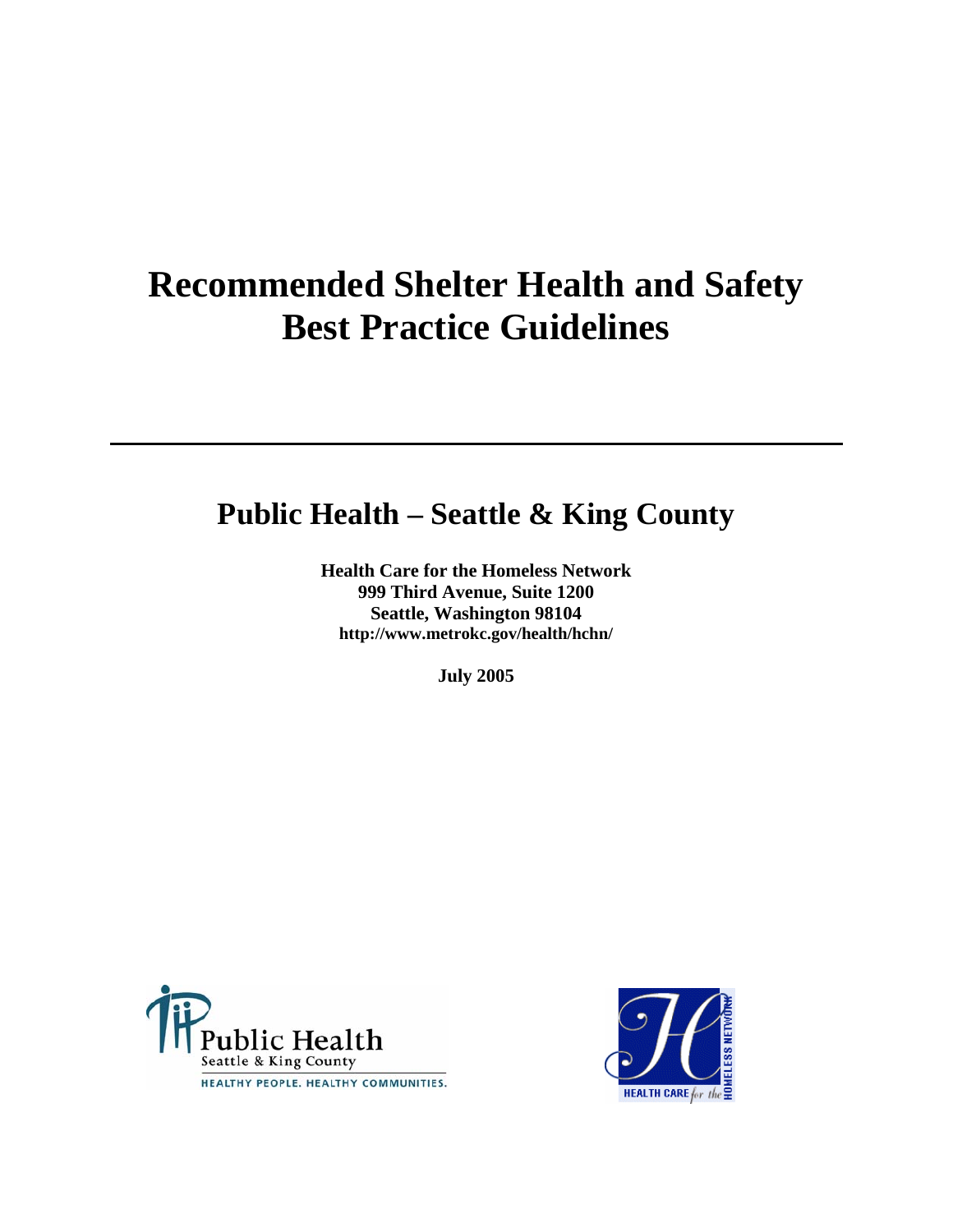# **Table of Contents**

| $\mathbf I$  |  |
|--------------|--|
| $\mathbf{I}$ |  |
| III          |  |
| IV           |  |
| $\mathbf{V}$ |  |
| VI           |  |
| <b>VII</b>   |  |
| VIII         |  |

#### **Revised:**

| April 1996    | With input from the Communicable Disease Control and Environmental    |
|---------------|-----------------------------------------------------------------------|
|               | Health Divisions of the Seattle-King County Public Health Department. |
| December 1996 | With input from shelter provider advisory group. TB info updated.     |
| February 1999 |                                                                       |
| May 2005      |                                                                       |

#### **Please direct questions or suggestions about these standards to:**

Heather Barr, RN, Public Health Nurse, Ph (206) 296-5091 Health Care for the Homeless Network, a program of Public Health – Seattle & King County

#### **Permission to reproduce and distribute this document is granted.**

All information is general in nature and is not intended to be used as a substitute for appropriate professional advice.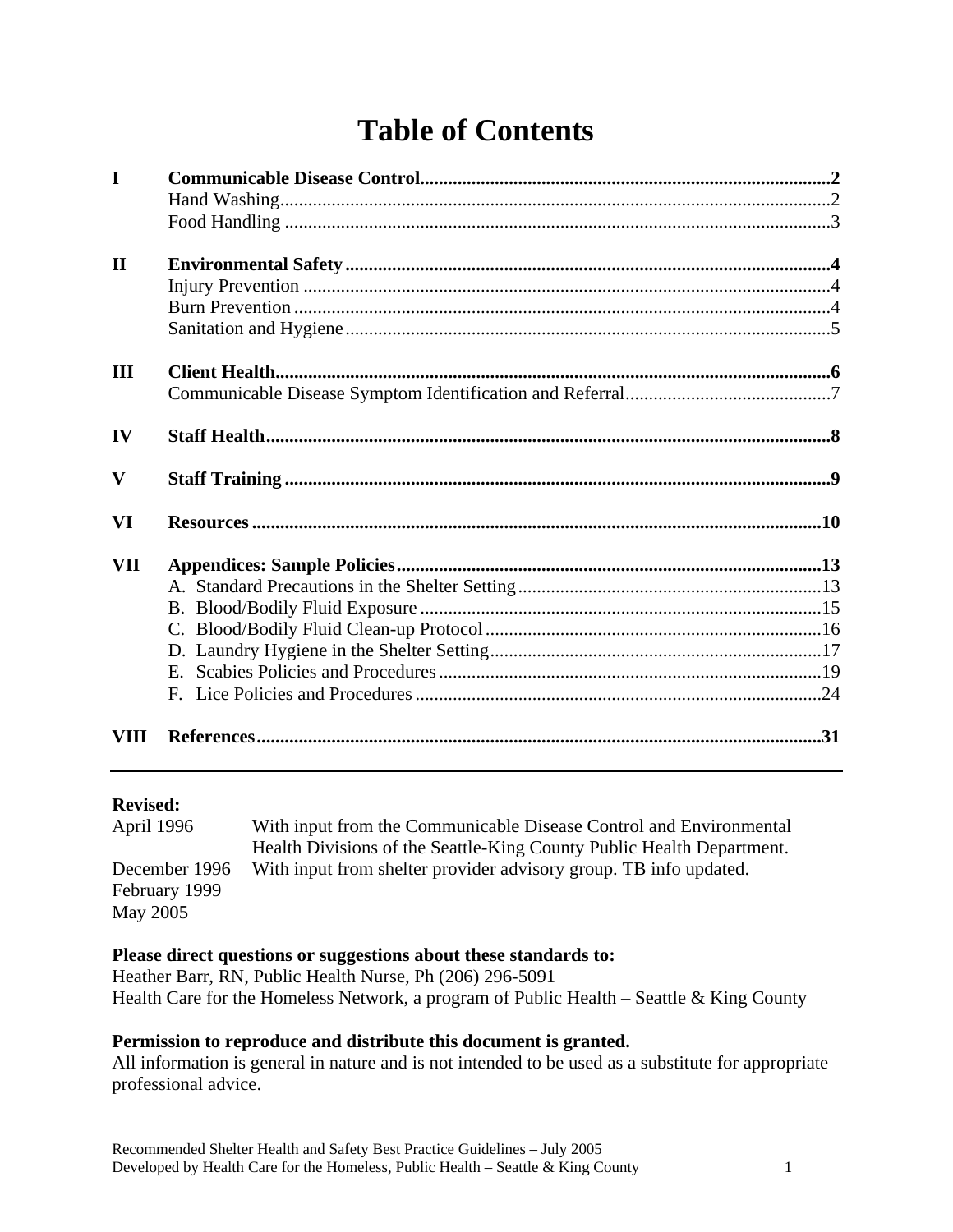#### **COMMUNICABLE DISEASE CONTROL HAND WASHING**

#### **General Information:**

- Hand washing is the single most effective and least costly way to reduce the spread of infections, including the common cold, hepatitis A, food borne illnesses, and many other viral and bacterial diseases.
- Alcohol-based hand rub is also effective in limiting the spread of such diseases.
- Shelter and other environments should encourage and support good hand hygiene.

#### **Facility Recommendations & Environmental Modifications:**

Ensure that your shelter or facility has:

- Posters encouraging *frequent* hand washing posted in common areas.
- Posters showing proper hand washing *technique* posted by all sinks.
- Sinks and hand washing facilities that are easily accessible to staff and clients.
- Sinks that are kept in good repair, drain properly, and have both hot and cold water.
- Soap dispensers that contain soap and are in good working order. Non-refillable soap dispensers are recommended.
- Disposable towels available.
- Facial tissues such as Kleenex available for staff and clients. Tissues help contain sneezes and coughs and provide a barrier for hands. Trash cans should be available for proper disposal of tissues.
- Alcohol-based hand rub dispensers installed at entry areas.

#### **Staff Recommendations:**

Staff should:

- Model and encourage good hand hygiene.
- Wash their hands immediately after using the toilet.
- Wash their hands before serving, preparing or eating food.
- Wash their hands before and after providing any "hands on" assistance to clients (such as assisting with mobility, balance, health or hygiene needs).
- Wash their hands after handling clients' unwashed clothing or bedding.
- Wear aprons/coveralls and gloves when handling soiled laundry to reduce risk of infection.
- Wear gloves when handling client belongings to reduce risk of infection from bacteria, viruses, lice or mites, and to reduce risk of infection by needle stick.

#### **Procedural Recommendations:**

- Encourage staff and clients to wash or sanitize hands upon entering the shelter. This will effectively reduce the number of germs entering the shelter. Alcohol-based hand rub dispensers installed at entry areas encourage this practice.
- Do NOT use cloth towels or re-use paper towels.
- Instruct clients and volunteers who serves or prepare food to wash their hands ahead of time.
- Ensure that your shelter has a policy regarding blood borne pathogens control ("Standard Precautions in the Shelter Setting").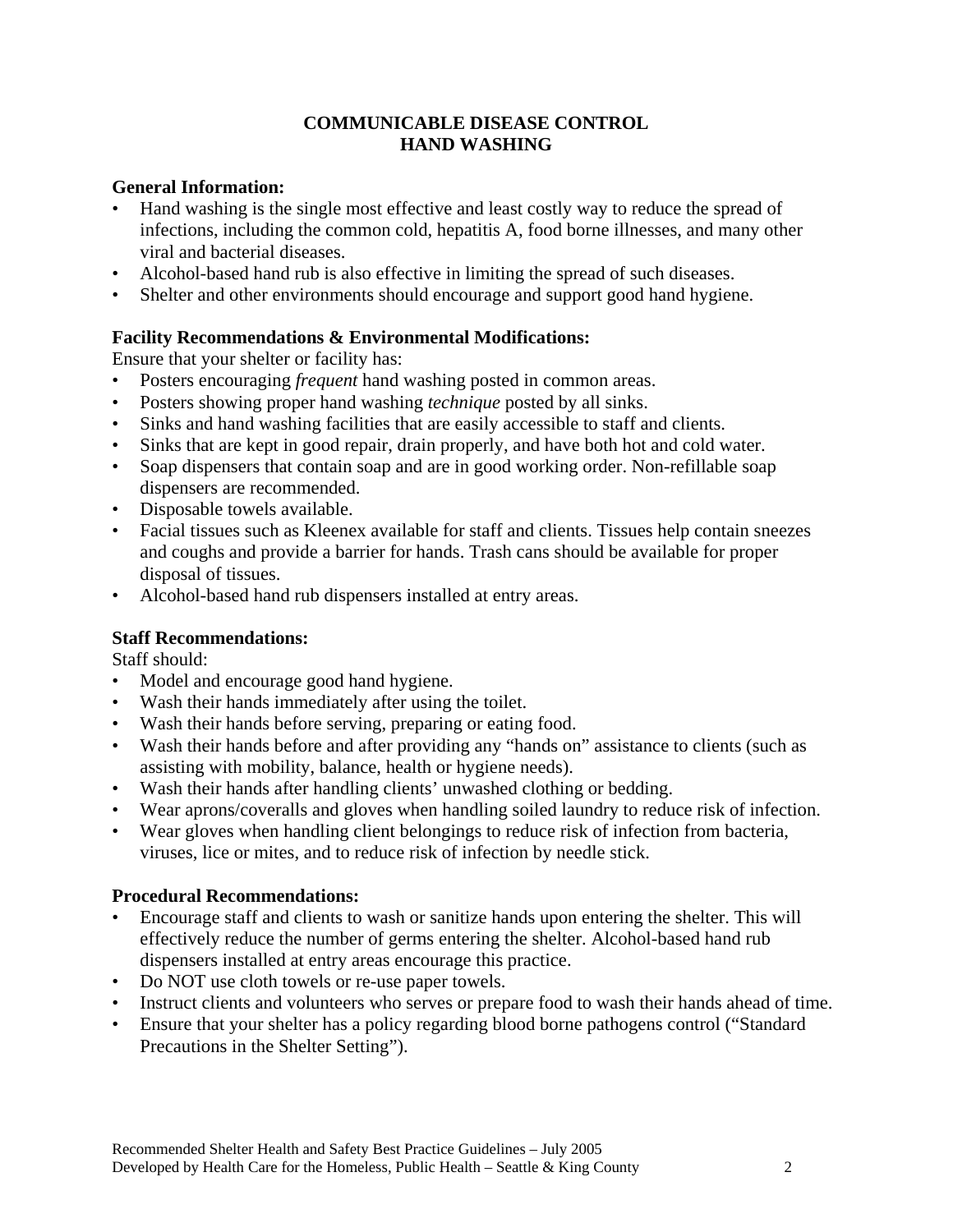#### **COMMUNICABLE DISEASE CONTROL FOOD HANDLING**

Improper food handling can spread infection to large groups of people at one time. Food borne illnesses nearly always result in vomiting, diarrhea and malaise, all of which are particularly difficult for homeless people to endure. Therefore conscientious adherence to food handling standards is strongly encouraged.

For further information please see the Public Health – Seattle & King County Food Handling Guidelines at [http://www.metrokc.gov/health/foodsfty/.](http://www.metrokc.gov/health/foodsfty/) To arrange for further education about food safety issues at your site contact Environmental Health at (206) 296-4632.

#### **Facility Recommendations & Environmental Modifications:**

- The kitchen area is clean. A cleaning schedule is posted and adhered to.
- Kitchen counter tops are intact and are sanitized before food preparation begins.
- Surfaces where people eat are smooth, intact, and easily washable. Sanitize all surfaces before food is served.
- Dish washing is accomplished safely and appropriately:
	- 1) Hand dish washing uses a three compartment sink (wash, rinse, sanitize)
	- 2) Dishwashers have a high temperature sanitizing rinse (170 F) or a chemical sanitizer.
	- 3) Cutting boards are washed, rinsed, and sanitized between each use.
- Thermometers are placed and kept in all refrigerators and read below 41 F.

#### **Procedural Recommendations:**

- Staff who handle food have current food handlers' permits.
- Staff, client volunteers, and outside volunteers wash hands before preparing or serving food.
- Staff wash their hands after handling uncooked meat, before handling other food or utensils.
- Ill people are not permitted to prepare or serve food to others.
- Foods are cooked to temperatures as required by code.
- Foods delivered from outside sources are held at 140F or hotter (or 41F or lower for cold foods) and the temperatures are checked when the food arrives. A log is kept of temperature checks on all meals.
- Foods that have been donated should comply with the current WA Food Code guidelines for donated food (see<http://www.doh.wa.gov/ehp/sf/Pubs/FoodRule/food-donations-guidelines-1204.doc> or the code at [http://www.leg.wa.gov/WAC/index.cfm?section=246-215-151&fuseaction=section\)](http://www.leg.wa.gov/WAC/index.cfm?section=246-215-151&fuseaction=section)
- Foods to be warmed are reheated to at least 165 F and checked with a long-stem thermometer prior to being served.

To view the Washington State Food Code & the May 2005 Code revisions visit: <http://www.doh.wa.gov/ehp/sf/food/FoodRuleMain.htm> or call Environmental Health for more information (206) 296-4632.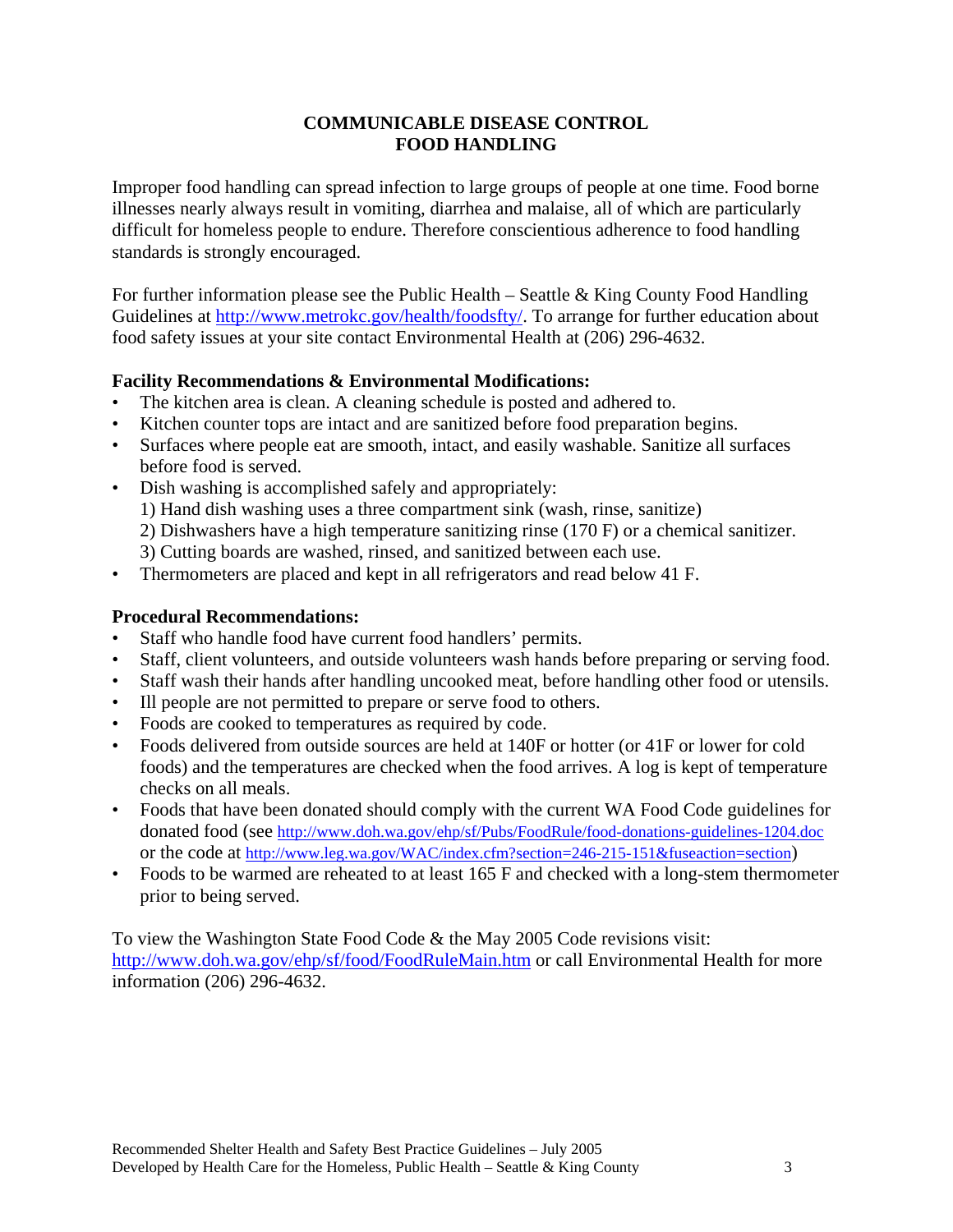#### **ENVIRONMENTAL SAFETY INJURY PREVENTION**

#### **Facility Recommendations & Environmental Modifications:**

- Stairs are in good repair, equipped with a handrail, and are not slippery.
- A First Aid Kit is kept in an accessible location, appropriately stocked, and checked monthly.
- A telephone is accessible for calls to 911.
- The shelter has an approved sharps bio-hazard container to collect used needles and syringes and has a policy for the proper disposal of these items.
- Emergency preparedness supplies are fully stocked and are replaced as necessary.
- In facilities serving children, appropriate childproofing measures and modifications have been made including: childproof electrical outlets, locked screens or other barriers to prevent children from falling out of upper floor windows, stairwell gates, doors that open from inside without a key, and precautions to protect children from burns and other injuries.
- All playground equipment, toys, and diapering areas are safe and adhere to safety standards.

#### **Procedural Recommendations:**

- No weapons are permitted on the shelter premises**.**
- The possession and use of illegal substances is prohibited on the shelter premises.
- There is a policy for proper disposal of needles and syringes.
- The shelter has begun preparing for earthquakes and other potential disasters. There is a plan to be prepared by (date), including both supplies and written plans/protocols.

#### **ENVIRONMENTAL SAFETY BURN PREVENTION**

#### **Facility Recommendations:**

- The shelter adheres to the Uniform Fire Code applicable to transient accommodations.
- Smoke detectors are placed in appropriate areas and are functional. Batteries are changed on a regular schedule.
- Exits are clearly marked. Illuminated exit signs are functional.
- Evacuation routes are posted and visible.
- Staff are trained in evacuation procedures.
- Fire drills are conducted regularly.
- There are  $\_\_\_$ (#) fire extinguishers. They are in working order and are checked monthly.
- Staff are trained in the use of fire extinguishers.
- The water heater is set at 120 F to prevent scalding burns.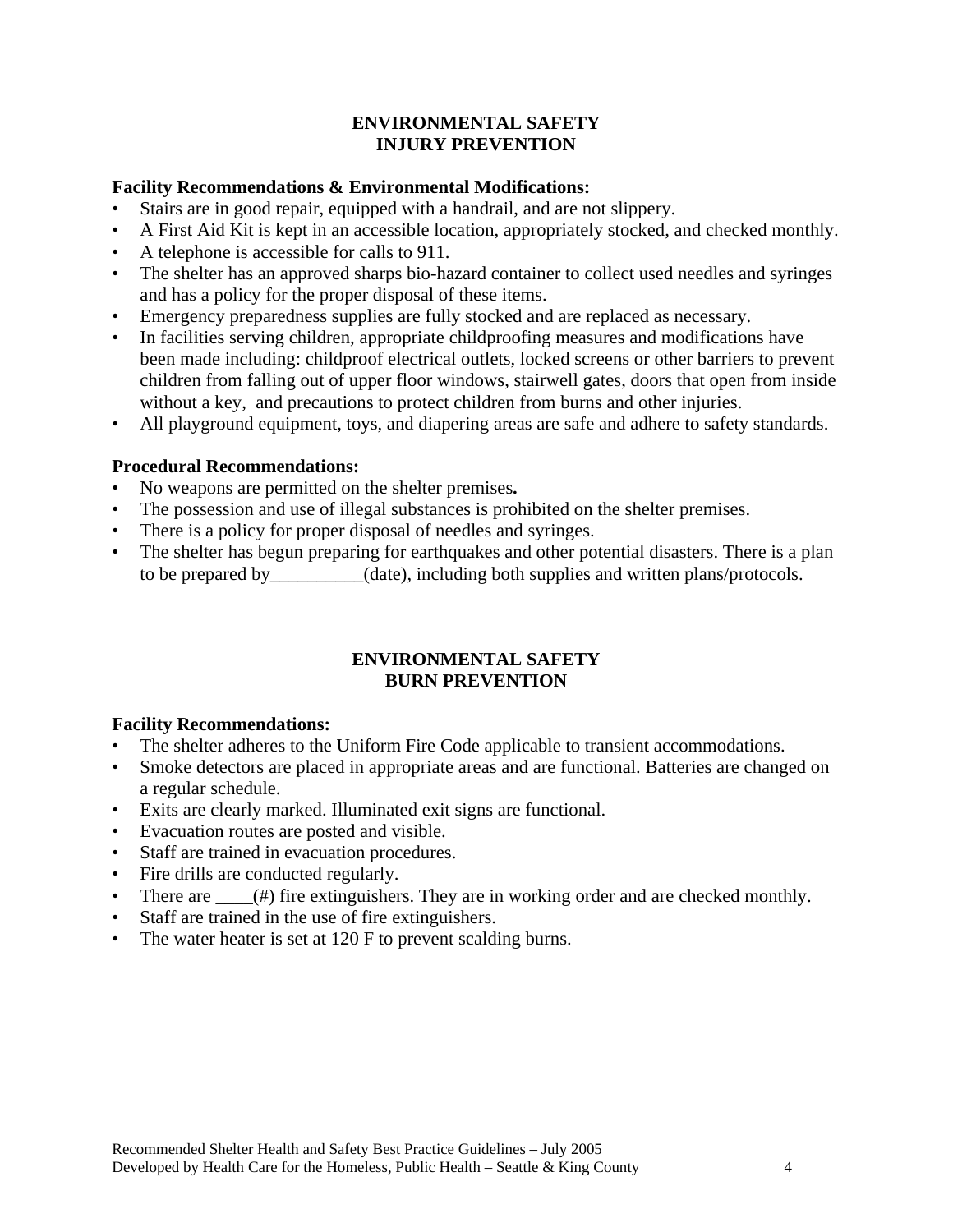## **ENVIRONMENTAL SAFETY – SANITATION AND HYGIENE**

#### **Environmental Quality:**

- The water is safe to drink and free of contamination.
- The air quality is good:
	- No fumes or noxious odors are present (i.e. paint fumes, cleaning solutions).
	- Smoking is restricted to designated areas.
	- A source of fresh air is available (i.e. there are windows and doors that open).
	- The ventilation system is functional.
	- If there is no automatic H-VAC system, windows and/or doors are left open for 10-15 minutes several times per day to provide air exchange.

#### **Maintenance:**

- Indoor and outdoor environments are clean and free of debris.
- Floors are washed daily and carpeted areas vacuumed daily.
- Floors are cleaned immediately after any spills.
- There are enough trashcans available for clients and staff so that trash is easily disposed of and cans are not overflowing. Garbage cans are lined with a plastic bag and have covers.
- Garbage (biodegradable matter such as food) & trash (paper/plastic/refuse) are removed daily.
- Janitorial equipment and supplies are in good repair and have a designated storage space. Cleaning supplies and chemicals are kept out of children's reach and separate from food.
- Pest control is done on a regular basis. The premises are pest-free, to the extent possible.

## **Kitchens and Bathrooms:**

- Plumbing is in working order in the showers, sinks, and toilets.
- Kitchen, bathrooms, and common areas have posted cleaning schedules that are adhered to. Kitchen and bathrooms are cleaned at least twice daily, preferably after high-use periods.
- Sanitary napkins, tampons, disposable diapers are disposed of in specially provided containers that are lined with plastic bags and emptied daily.
- Signs are posted in the bathrooms/showers that discourage clients from sharing personal items. (Signs can be obtained from Public Health Nurse at 296-4656)

## **Bedding:**

- Laundry facilities have adequate capacity. Dryers can attain 165F.
- Bedding is stored in such a way that used bedding does not contact other used bedding or other clean bedding.
- New clients are issued fresh bedding upon arrival at the shelter. Bedding is changed weekly.
- Bedding is laundered weekly if used by the same client for a week.
- Soiled bedding is washed immediately.
- Mats are washable and covers are intact or adequately repaired. Mats are wiped down with a 1:10 bleach solution or other sanitizing solution if not used by the same client.

## **Client Belongings:**

- Client belongings are stored in such a way that one client's possessions are not in contact with another client's possessions. Items hung on hooks have enough space between them so they don't touch. This helps control the spread d scabies and lice.
- Shelters encourage clients to not share personal items such as toothbrushes, combs, brushes, razors, or any tattoo, piercing, self-mutilation ("cutting"), or injection implements in order to reduce the risk of infection or infestation.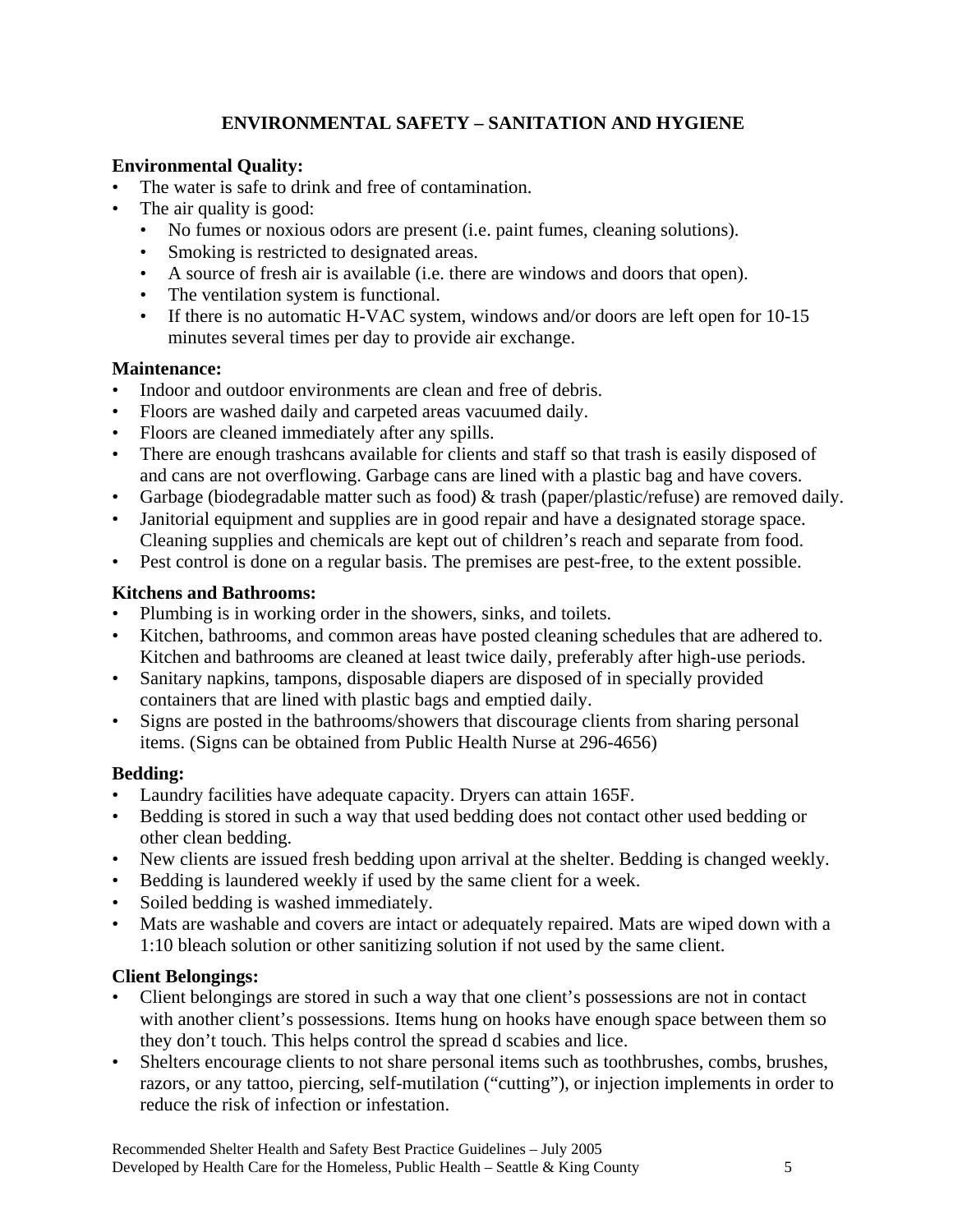#### **CLIENT HEALTH**

**It is important to have some basic health information about clients in shelter settings in order to:** 

- **a) Better plan for their care**
- **b) Ease or prevent discomfort and suffering**
- **c) Help prevent the spread of disease from sick to healthy clients**

#### **Procedural Recommendations:**

- Ensure that the shelter has a mechanism for referring clients with no health care provider.
- Make sure that any client who appears to be ill or injured is questioned and referred to a health care provider. (see "Communicable Disease Symptom Identification and Referral")
- Briefly screen clients who seek help or who appear ill or injured for emergent medical and psychiatric needs they may have including detox, emergency care, and referral to a health care provider.
- For shelters where a stay of greater than one week is anticipated or documented, a more detailed health intake should be conducted. Collect basic health information from clients including: current symptoms, medications, allergies, usual health care provider, emergency contact name and phone number, next of kin.
- Register all shelter clients daily. This is important in case of fire or other disaster, or in the event of an out break of TB or other infectious illness to help determine who was exposed.

The following sample policies, protocols, and guidelines are available from Seattle-King County Health Care for the Homeless Network. They have been developed by the HCHN Public Health Nurse and are included in this document as appendices. Call (206) 296-5091 for further information on these topics.

Sample Policy – Topics:

- Basic Health & Safety Standards/Communicable Disease Control
- Standard Precautions in the Shelter Setting
- Blood/Bodily Fluid Exposure
- Blood/Bodily Fluid Clean-up Protocol
- Laundry Hygiene in the Shelter Setting
- Scabies Policies and Procedures
- Lice Policies and Procedures
- Staff Health
- General Cleaning
- Kitchen Hygiene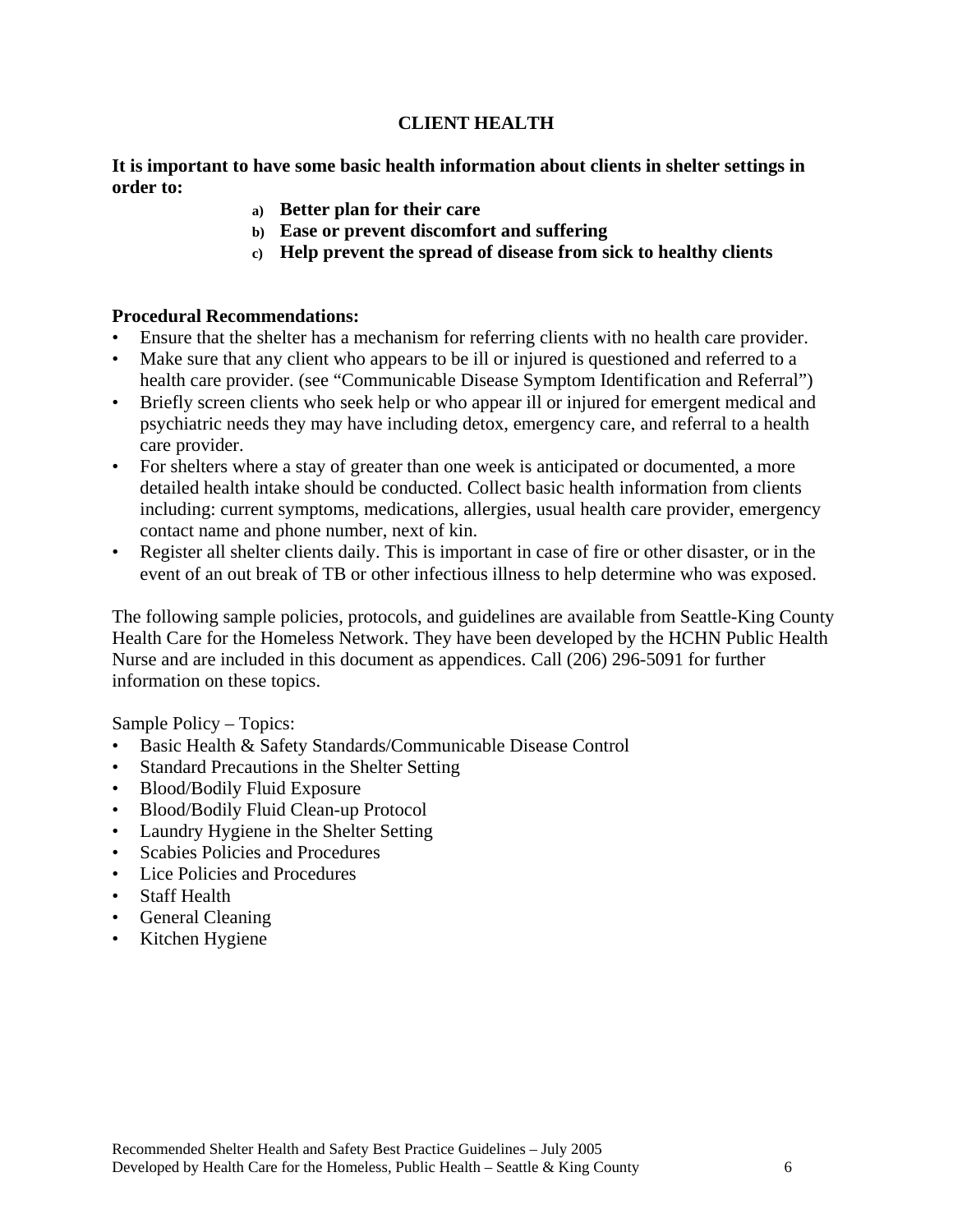#### **CLIENT HEALTH COMMUNICABLE DISEASE SYMPTOM IDENTIFICATION AND REFERRAL**

*Early identification* of clients who present with signs or symptoms which may indicate the presence of a communicable disease can help reduce the risk of disease outbreaks.

| <b>Symptom</b>        | <b>Response</b>                                                                                                                                                                                                                                                                                                              |
|-----------------------|------------------------------------------------------------------------------------------------------------------------------------------------------------------------------------------------------------------------------------------------------------------------------------------------------------------------------|
| <b>Persistent</b>     | Screen client for tuberculosis <sup>*</sup> :                                                                                                                                                                                                                                                                                |
| cough                 | Has cough lasted three weeks or longer?                                                                                                                                                                                                                                                                                      |
|                       | Has the client lost weight recently or notices clothing fits more loosely?                                                                                                                                                                                                                                                   |
|                       | Is the client extremely fatigued?                                                                                                                                                                                                                                                                                            |
|                       | Does the client have a fever?                                                                                                                                                                                                                                                                                                |
|                       | Does the client sweat heavily at night?                                                                                                                                                                                                                                                                                      |
|                       | Clients who respond affirmatively to three weeks of coughing and who<br>also have one or more of the other symptoms listed above will be referred<br>to a health care provider for evaluation as soon as possible.                                                                                                           |
|                       | To the best of their ability shelter staff will then:                                                                                                                                                                                                                                                                        |
|                       | Separate persistently coughing clients from the general population.                                                                                                                                                                                                                                                          |
|                       | Instruct persistently coughing clients to cover their cough with their inner                                                                                                                                                                                                                                                 |
|                       | elbow or shirt, jacket, or Kleenex tissue.                                                                                                                                                                                                                                                                                   |
|                       | Provide masks for clients to assist with covering their cough.<br>$\bullet$                                                                                                                                                                                                                                                  |
|                       | Refer coughing clients to on-site health care providers or nursing staff.<br>$\bullet$                                                                                                                                                                                                                                       |
|                       | These measures may also help limit the spread of colds, flu, pertussis and other<br>airborne illnesses/diseases. In addition they may assist the client in getting help<br>for other chronic respiratory problems such as asthma, emphysema, or allergies<br>which may share similar symptoms (such as persistent coughing). |
| Diarrhea or           | Encouraged client to see a health care provider as soon as possible.                                                                                                                                                                                                                                                         |
| <b>Vomiting</b>       | Instruct client to observe stringent hand washing and/or frequent use of                                                                                                                                                                                                                                                     |
| $($ > 2-3 days)       | alcohol-based hand rub.                                                                                                                                                                                                                                                                                                      |
| Itchiness,            | Refer client to a healthcare provider as soon as possible.                                                                                                                                                                                                                                                                   |
| <b>Persistent</b>     |                                                                                                                                                                                                                                                                                                                              |
| scratching,           |                                                                                                                                                                                                                                                                                                                              |
| <b>Unusual rash</b>   |                                                                                                                                                                                                                                                                                                                              |
|                       |                                                                                                                                                                                                                                                                                                                              |
| <b>Untreated lice</b> | Allow client to stay the night, but send them to a health care provider for                                                                                                                                                                                                                                                  |
| or scabies            | treatment as soon as possible.                                                                                                                                                                                                                                                                                               |
|                       |                                                                                                                                                                                                                                                                                                                              |

<span id="page-7-0"></span><sup>∗</sup> Please see the Seattle-King County TB Control Guidelines for Homeless Service Agencies for more information about procedures related to TB control.

 $\overline{a}$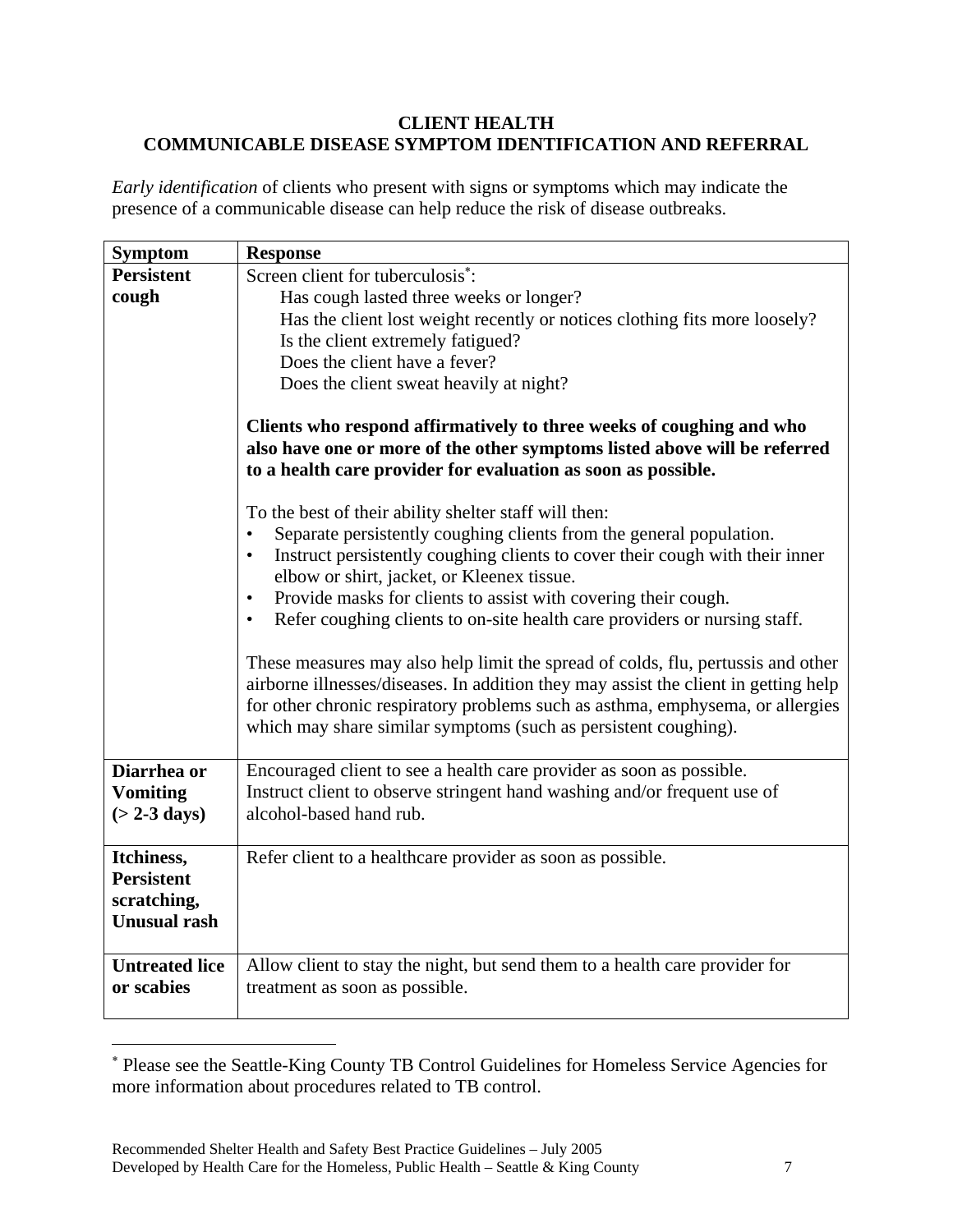## **STAFF HEALTH**

#### **Procedural Recommendations:**

- Shelters should maintain a *daily census* listing all staff, volunteers, and clients who are at the facility. This practice serves both security and infection control purposes. For example, if a person with a case of active TB is found to have stayed at the shelter, a daily census allows health department officials to know who was at the site when and to determine who may have been exposed. In the event of an evacuation or other emergency, roll call can be taken to avoid losing anyone.
- A TB counseling, screening, and prevention program for homeless agency staff—including volunteers who expect to work for cumulative hours of more than 10 hours—should be established to protect both staff and clients. Screening requirements should be included in the agency TB policy, in job descriptions, and in personnel policies. All homeless shelters should have a written and enforced policy that staff will be required to show proof of TB screening.
- Agencies should appoint one person responsible for documenting TB status and skin-test results of all staff and volunteers. The tuberculosis and immune status of staff members is confidential health information and individual privacy needs to be protected by law.
- If a client at the shelter is found to have active tuberculosis, the shelter manager and staff will cooperate with the Health Department's investigation of the case.

#### **Immunizations:**

 $\overline{a}$ 

- Staff are strongly encouraged to bring their immunization status up to date including tetanus, measles, and rubella.
- Staff are encouraged to obtain flu vaccines each flu season, and to be vaccinated against Hepatitis B.

## **TB Screening & Testing**[∗](#page-8-0) **:**

- Public Health—Seattle & King County recommends different TB screening practices for homeless agency staff than it does for their clients. These recommendations are based on well-researched models of TB control and efficient use of resources.
- All homeless agency staff should be screened for TB every 6-12 months, depending on the incidence of active TB cases at your facility.
- Staff that have not had documented TB screening with a skin test within the last 12 months will be required to undergo two step baseline TB skin testing  $(1-3$  weeks apart).
- The first TB skin testing should be done prior to or on the first day of employment.
- Homeless agency staff who have positive PPD test results should be identified and evaluated to rule out a diagnosis of active TB.
- Staff who are symptomatic (show signs of disease) or suspected of having active TB should be immediately excluded from the workplace until confirmed non-infectious. They should also be required to have an immediate medical evaluation through the TB Clinic at Harborview Medical Center, a Public Health Clinic site, or their private medical provider. The medical evaluation will include a PPD and/or chest x-ray within 48 hours.
- Immunocompromised staff/volunteers need TB screening by symptom review and chest xray since TB skin testing may be falsely negative for these people. They also need informed counseling of potential risk of acquiring TB on the job due to their medical condition.

<span id="page-8-0"></span><sup>∗</sup> Please see the Seattle-King County TB Control Guidelines for Homeless Service Agencies for more information about procedures related to TB control.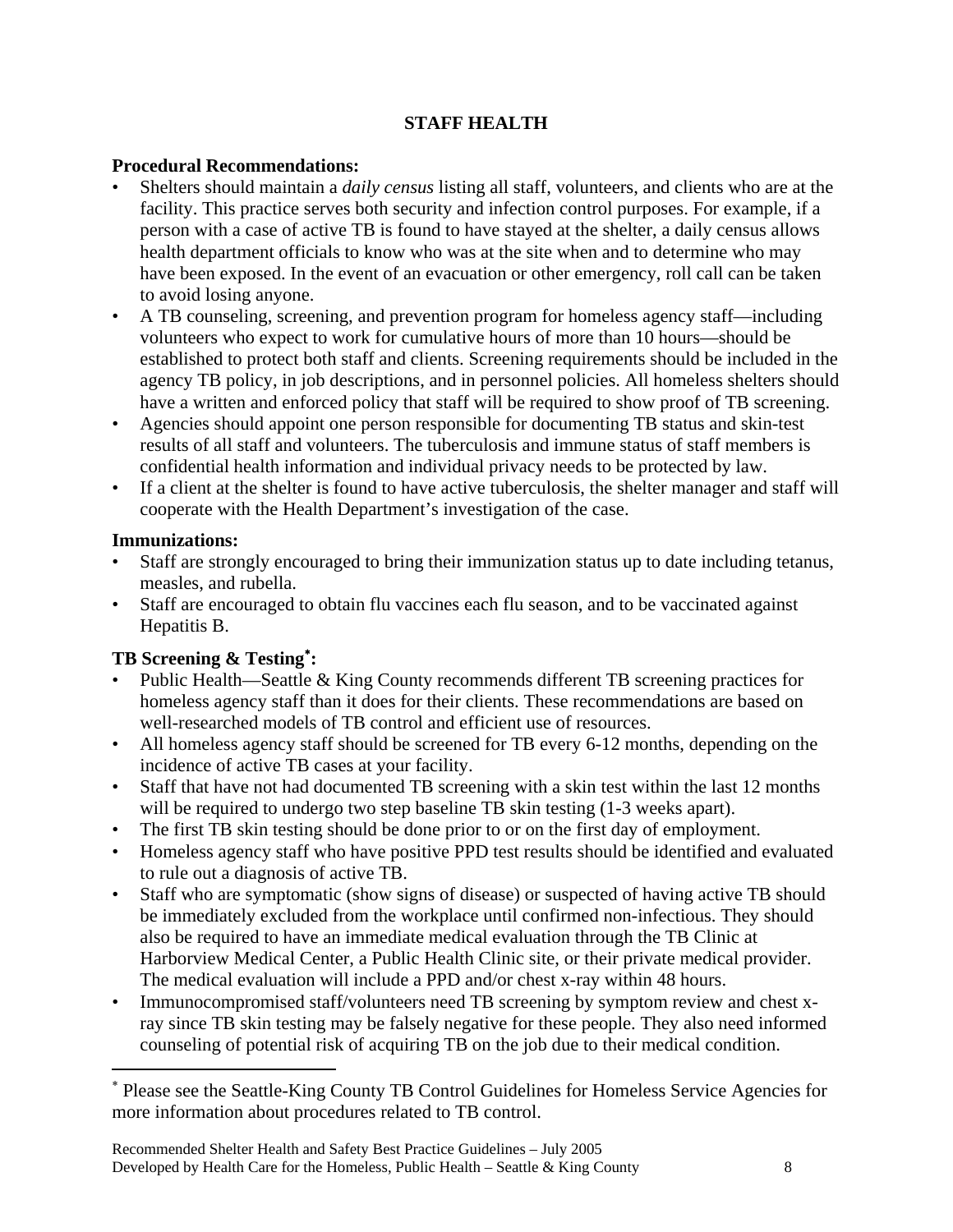#### **STAFF TRAINING**

Adequate staff training is an important line of defense against illness and injury in shelter settings. Therefore shelters should have a training plan that includes the following topics:

- Basic shelter-oriented First Aid
- CPR
- Working with difficult clients
- Communicable disease control Including tuberculosis and blood-borne pathogens (Hepatitis B, C, and HIV/AIDS)
- Safe Food Handling
- Fire safety
- Disaster preparedness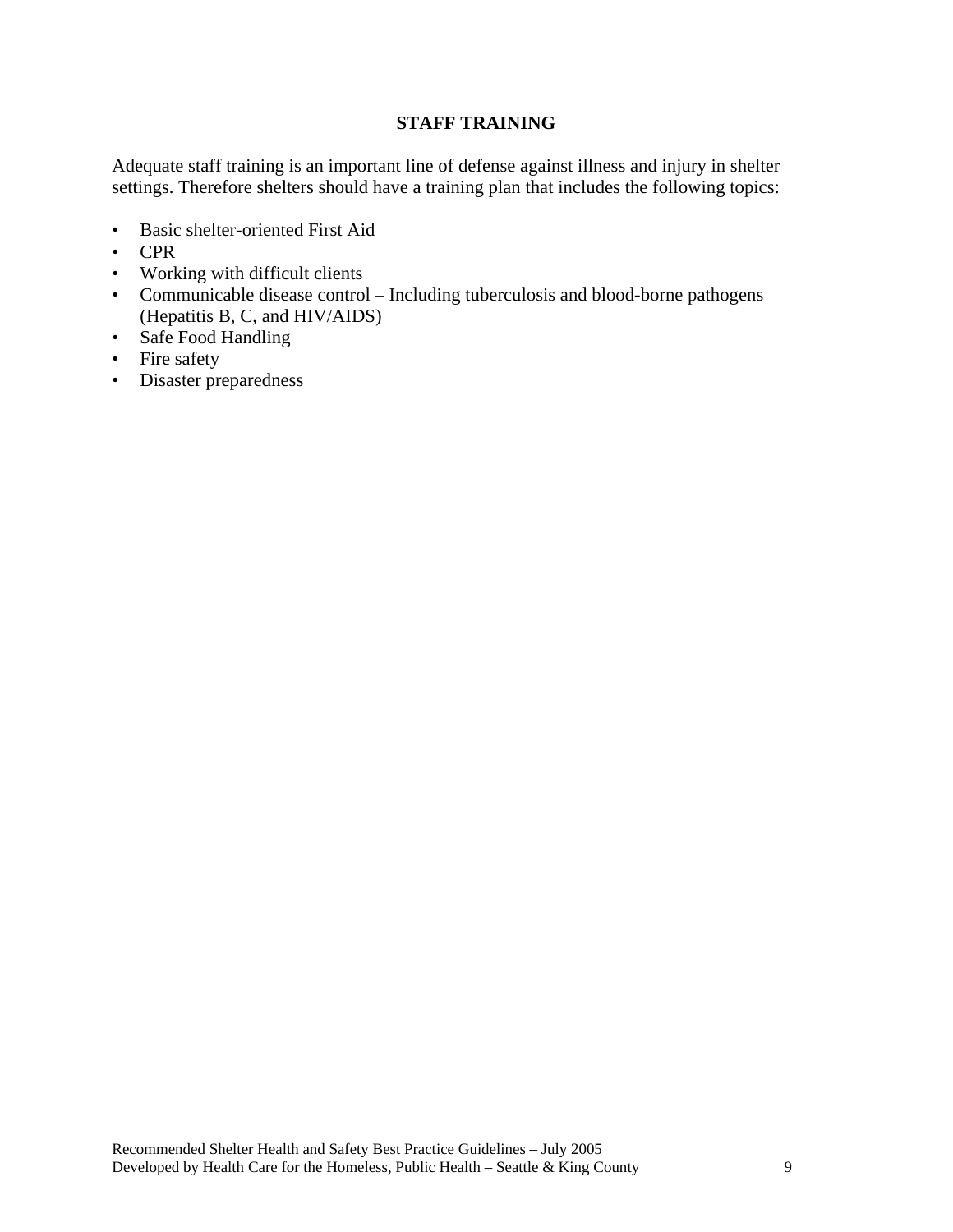## **Resources**

#### **General Resources**

Health Care for the Homeless Information Resource Center http://www.bphc.hrsa.gov/hchirc/

National Health Care for the Homeless Council & Clinician's Network <http://www.nhchc.org/> Health Care for the Homeless "Mobilizer": A free email publication to help you can stay current on national policy developments affecting homelessness and health care. Subscribe or view back issues at <http://www.nhchc.org/mobilizer.html>

Public Health – Seattle & King County: Health Care for the Homeless Network http://www.metrokc.gov/health/hchn/index.htm

## **Communicable Disease Control: Hand Washing**

Center for Disease Control: Hand Washing Information <http://www.cdc.gov/ncidod/op/handwashing.htm>

Public Health – Seattle & King County: Hand washing  $&$  cover your cough posters <http://www.metrokc.gov/health/stopgerms/>

## **Communicable Disease Control: Food Handling**

Public Health - Seattle & King County Food Protection Program <http://www.metrokc.gov/health/foodsfty/>

WA Department of Health Food Safety Program <http://www.doh.wa.gov/ehp/sf/food/food.htm> <http://www.doh.wa.gov/ehp/sf/food/FoodRuleMain.htm> (Food Code & May 2005 changes) WA Food Code for donated foods: <http://www.leg.wa.gov/WAC/index.cfm?section=246-215-151&fuseaction=section>or <http://www.doh.wa.gov/ehp/sf/Pubs/FoodRule/food-donations-guidelines-1204.doc>

## **Environmental Safety: Injury Prevention**

American Red Cross: Anatomy of a First Aid Kit <http://www.redcross.org/services/hss/lifeline/fakit.html>

Emergency Preparedness: A Manual for Homeless Service Providers UMASS John W McCormack Graduate School of Policy Studies - The Center for Social Policy <http://www.mccormack.umb.edu/csp/publications/EmergencyPreparedness.pdf>

Public Health - Seattle & King County: AIDS/HIV Program: Safe, Legal, and Free Disposal of Sharps <http://www.metrokc.gov/health/apu/resources/disposal.htm>

Recommended Shelter Health and Safety Best Practice Guidelines – July 2005 Developed by Health Care for the Homeless, Public Health – Seattle & King County 10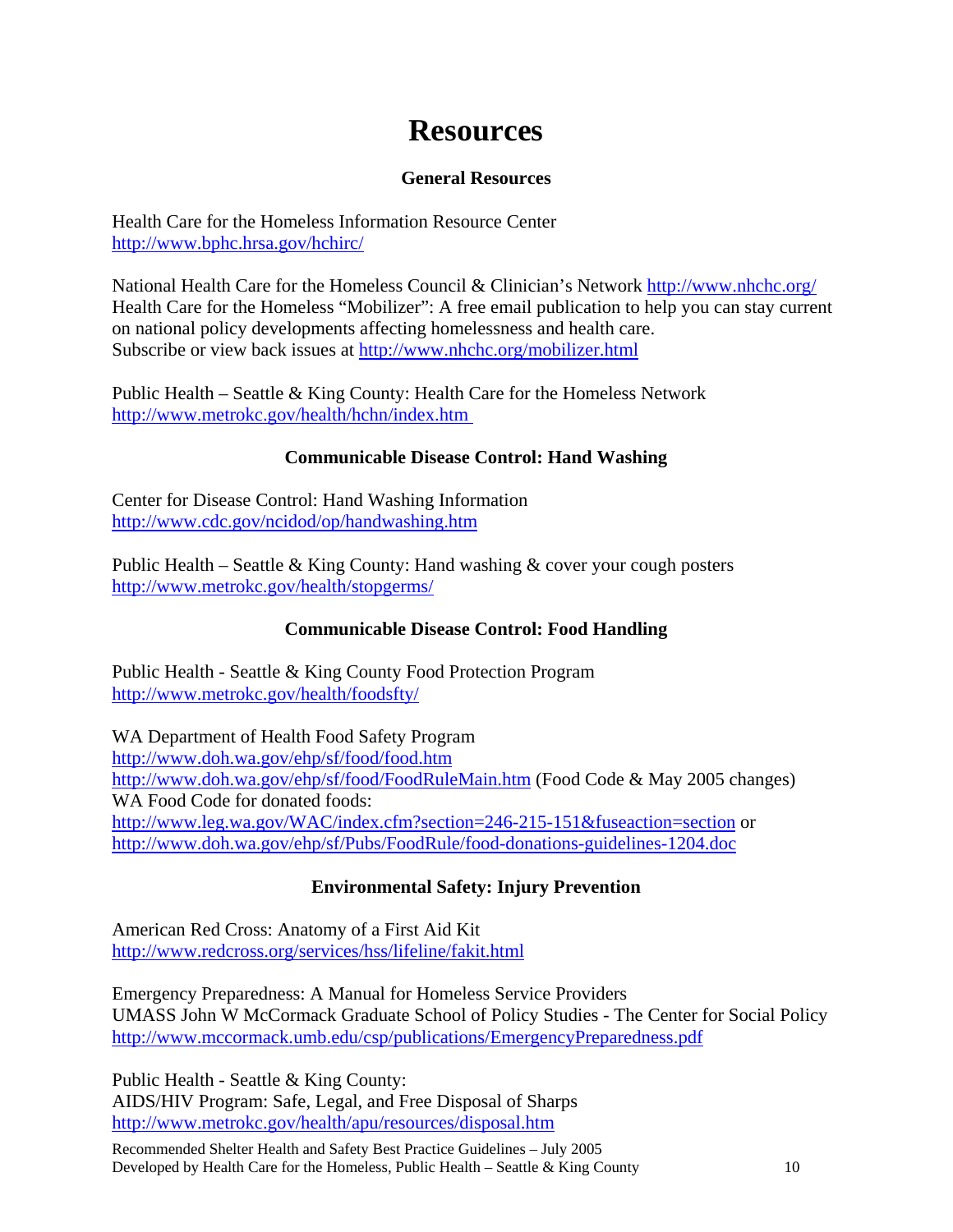Disaster Preparedness: Key topics, tips and fact sheets <http://www.metrokc.gov/health/disaster/> Smart Kids! Safe Kids! Injury Prevention Program <http://www.metrokc.gov/health/ems/smartkids.htm> Violence & Injury Prevention Unit: Fall Prevention for the Elderly <http://www.metrokc.gov/health/ems/fallprevention.htm>

US Consumer Product Safety Commission: Childproofing Your Home <http://www.cpsc.gov/cpscpub/pubs/grand/12steps/12steps.html>

## **Environmental Safety: Burn Prevention**

Seattle Fire Department:

Fire Drill Planning FAQ <http://www.seattle.gov/fire/pubEd/business/evacuationFAQ.htm> Fire Extinguishers Fact Sheet http://www.seattle.gov/fire/pubEd/brochures/extinguishers.pdf Fire Fact Sheets<http://www.seattle.gov/fire/pubEd/brochures/brochures.htm> Seattle Fire Code<http://www.seattle.gov/fire/FMO/firecode/firecode.htm> Smoke Alarms <http://www.seattle.gov/fire/pubEd/smokealarms/smokeAlarms.htm>

## **Environmental Safety: Sanitation and Hygiene**

Public Health - Seattle & King County: Drinking Water Program <http://www.metrokc.gov/health/water/index.htm> Public Health Webpage Directory – Pest control links <http://www.metrokc.gov/HEALTH/portal/pests.htm> Toxic Hazards – Indoor air quality<http://www.metrokc.gov/health/hazard/indoorair.htm>

WA Department of Health Division of Environmental Health - Office of Drinking Water <http://www.doh.wa.gov/ehp/dw/>

## **Client Health: Communicable Disease Symptom Identification and Referral**

Boston Health Care for the Homeless Program & National Health Care for the Homeless Council: O'Connell, J. (Ed). The Health Care of Homeless Persons: A Manual of Communicable Diseases & Common Problems in Shelters & on the Streets. June 2004. Available for \$15 at <http://www.nhchc.org/publications.html>

Health Care for the Homeless Clinicians Network - Healing Hands February 2005 Issue "Bugs that Bite: Helping Homeless Patients and Shelter Staff Cope". Deals with lice, scabies, bedbugs, and more. <http://www.nhchc.org/Network/HealingHands/2005/Feb2005HealingHands.pdf>

National Tuberculosis Center: Shelters and TB: What Staff Need to Know (18-minute training video about how to prevent the spread of TB in homeless shelters). Order or view online at: http://www.nationaltbcenter.edu/products/product\_details.cfm?productID=EDP-11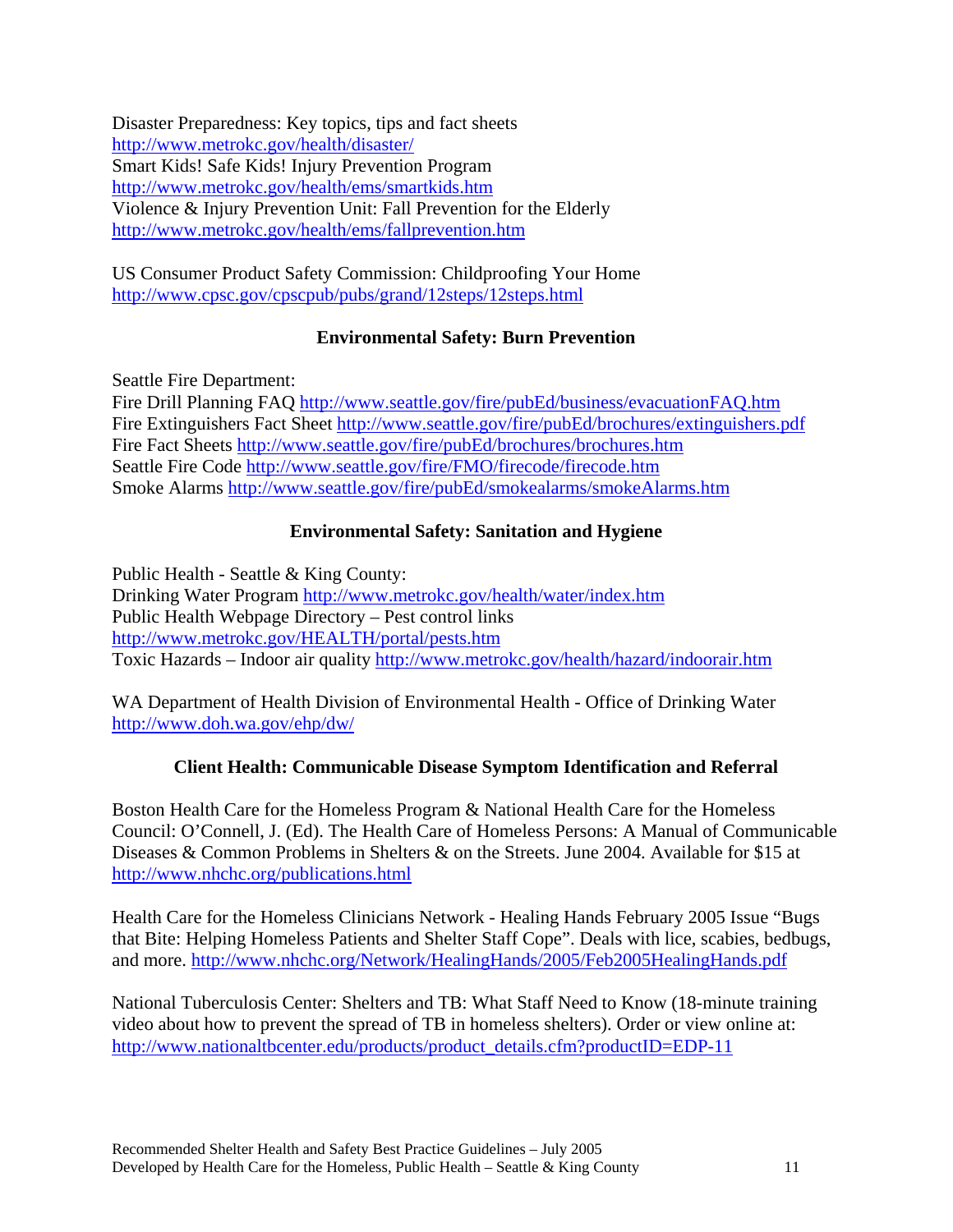Public Health - Seattle & King County:

Alcohol and Other Drug Prevention (AODP) – Inpatient and outpatient treatment and communities<http://www.metrokc.gov/HEALTH/atodp/treatment.htm>

Health Care for the Homeless Network – About homelessness and health

<http://www.metrokc.gov/HEALTH/hchn/homelessness.htm>

Health Care for the Homeless Network – Health care resources for people experiencing homelessness<http://www.metrokc.gov/HEALTH/hchn/healthcare.htm>

Health Care for the Homeless Network - Training & technical assistance for homeless programs <http://www.metrokc.gov/HEALTH/hchn/training.htm>

Tuberculosis Prevention and Control Guidelines for Homeless Service Agencies in Seattle-King County, Washington<http://www.metrokc.gov/health/tb/tbguidelines.pdf>

## **Staff Health**

Public Health - Seattle & King County: Communicable Diseases and Epidemiology – Hepatitis B Fact Sheet <http://www.metrokc.gov/HEALTH/prevcont/hepbfactsheet.htm> Communicable Diseases and Epidemiology - Measles (Rubeola) in adults <http://www.metrokc.gov/HEALTH/prevcont/measlesadults.htm> Communicable Diseases and Epidemiology – Tetanus fact sheet <http://www.metrokc.gov/HEALTH/prevcont/tetanus.htm> Immunization Program – Fact sheets and where to get immunizations <http://www.metrokc.gov/HEALTH/immunization/> Immunization Program – Flu Season <http://www.metrokc.gov/HEALTH/immunization/fluseason.htm> Immunization Program – Occupational immunizations <http://www.metrokc.gov/HEALTH/immunization/occupation.htm>

## **Staff Training**

American Red Cross – King & Kitsap Counties: Class Calendar<http://www.seattleredcross.org/health/classes/calendar.asp> Class Descriptions <http://www.seattleredcross.org/health/GetTrained/descriptions.htm>

National Health Care for the Homeless Council: Training and Education <http://www.nhchc.org/training.html>

Public Health - Seattle & King County: Food Protection Program: How to get your Food Worker Permit <http://www.metrokc.gov/health/foodsfty/foodhandlerscard.htm> Health Care for the Homeless Network: Training & technical assistance for homeless programs <http://www.metrokc.gov/health/hchn/training.htm>

Seattle Fire Department: Medic II Program: Free CPR Classes <http://www.cityofseattle.net/fire/medics/medicTwo.htm> Workplace Fire Safety Training Videos Fact Sheet [http://www.ci.seattle.wa.us/fire/pubEd/brochures/training%20videos.pdf](http://www.ci.seattle.wa.us/fire/pubEd/brochures/training videos.pdf) 

Recommended Shelter Health and Safety Best Practice Guidelines – July 2005 Developed by Health Care for the Homeless, Public Health – Seattle & King County 12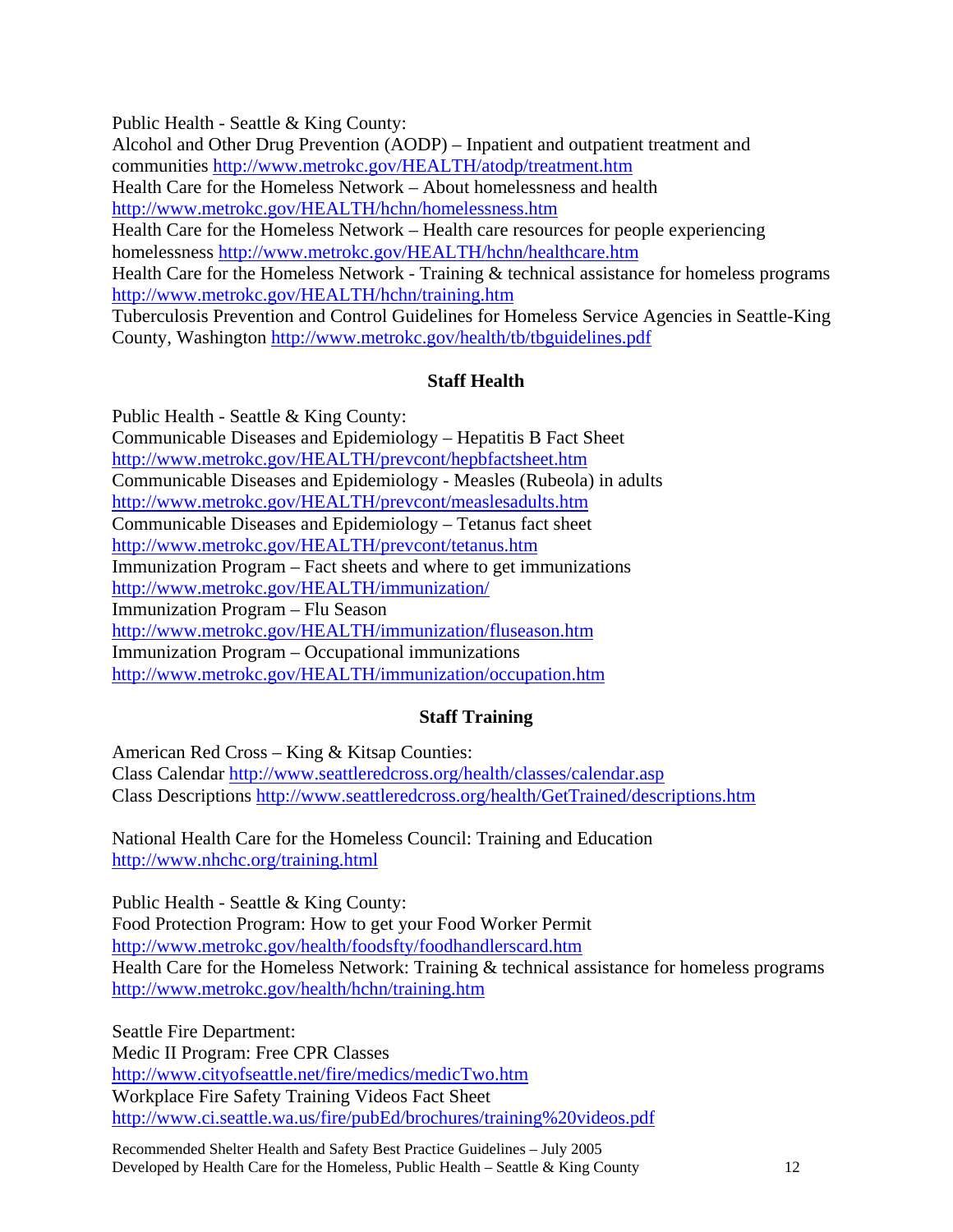## **Sample Policy: Standard Precautions in the Shelter Setting**

**TITLE:** Standard Precautions as it Relates to Infection Control

**SCOPE:** Homeless shelter staff and volunteers who may possibly face contact with bodily fluids or other potentially infectious materials as a result of performing their job duties.

**PURPOSE:** To provide guidelines to agency management, staff, and volunteers regarding the use of Standard Precautions to minimize the risk of employees and volunteers coming in contact with bodily fluids which may contain blood-borne pathogens as well as other infectious agents.

#### **RESPONSIBILITIES**

Agencies shall:

- 1. Provide opportunity for the staff to be trained in the control of infectious diseases (including blood borne pathogens) as it pertains to the shelter setting. Agencies may contact Health Care for the Homeless at (206) 296-5091 to arrange training free of charge.
- 2. Make every attempt to achieve levels of practice as outlined in the Basic Shelter Health and Safety Standards, Staff Health Policy, and other applicable Health and Safety Policies recommended by Public Health - Seattle & King County.
- 3. Provide all equipment needed to achieve appropriate hand washing (*hot and cold running water, soap, paper towels*). This equipment should be accessible to employees at all times.
- 4. Provide employees with reasonable access to *personal protective apparel* such as *latex gloves* (*nitrile gloves* must be made available in all situations for employees with sensitivity to latex), *goggles, protective gowns*, and *CPR shields*.
- 5. Have a plan in place for post-exposure to potentially infectious materials and employees will be trained in its use.
- 6. Outline basic procedures for all employee duties that may involve contact with bodily fluids or other potentially infectious materials. Such duties include but are not limited to: providing assistance with personal hygiene, handling soiled laundry, providing assistance to a sick client, providing first aid, providing CPR, and cleaning up after spillage of bodily fluids. In all such cases the agency will mandate a Standard Precautions approach, which is simply an infection control approach that treats all body fluids as potentially infectious. The agency may consult with a Health Care for the Homeless Public Health Nurse for assistance with outlining these duties (206) 296-5091.

Employees Shall:

- 1. Agree to follow the procedures regarding duties which may involve contact with bodily fluids and other potentially infectious materials.
- 2. Immediately report any significant exposure incident to the supervisor. Contact of the employee's non-intact skin (chapped, cracked, scratched or otherwise open), eye, or mucous membrane with blood or other potentially infectious material is a significant exposure.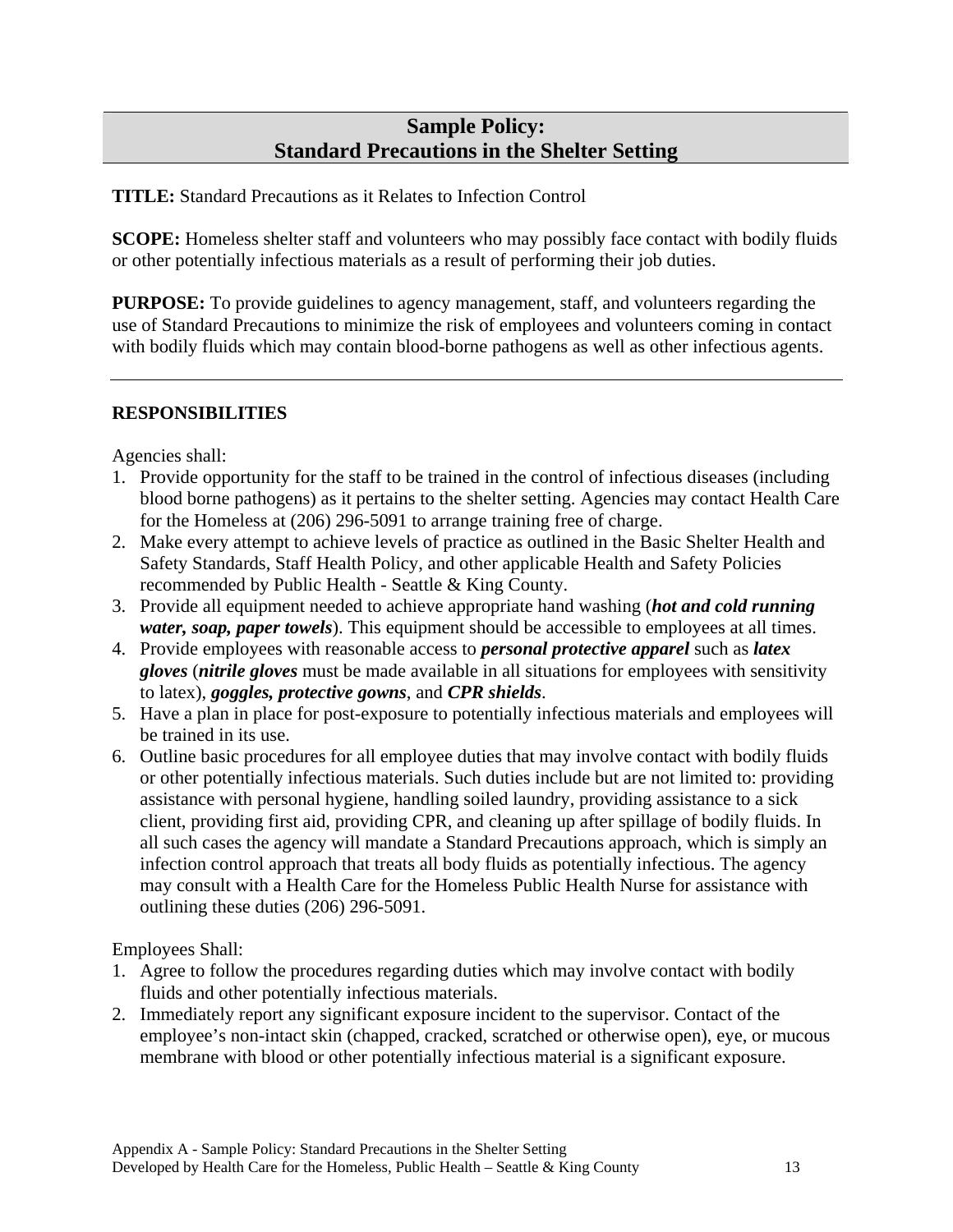#### **Duties Which May Expose Employees in the Shelter Setting to Potentially Infectious Materials**

#### **First Aid and CPR:**

Employees who are trained in First Aid and CPR may elect to assist clients needing these interventions. The agency should provide equipment to reduce the risk of infection while rendering such aid. Equipment that should be available and accessible to the employees includes:

- *Latex gloves*
- *CPR masks*
- *disposable or cotton gowns that tie in the back*
- *safety goggles*
- *clean-up materials\**

#### **Assessment of wounds, skin conditions, scalp or hair problems:**

Clients may ask staff to examine wounds, cuts, burns, injuries, skin conditions, or to check for the presence of lice or scabies. Staff should don *latex gloves* when asked to do any type of examination beyond visual. The agency should make *latex gloves* available for such occasions.

#### **Assisting with personal hygiene or toileting:**

Clients may request assistance by staff with hygiene (dental care, care of dentures or oral prostheses, assistance with bathing or cleaning up after a bowel movement or urination, changing diapers, cleaning up spill of menstrual fluid, assistance with removal of head lice or lice eggs, etc.) The agency should supply *latex gloves* for such purposes, and staff should be able to use *gowns* if they feel they need greater protection. *Diaper changing areas* should be equipped with *a lined trash can, spray bottle of bleach solution, protective covering (such as old computer paper), paper towels, and gloves.*

#### **Assisting a sick client:**

Clients who are vomiting, drooling, sweating profusely, or being incontinent of stool or urine may request assistance with cleaning up or changing clothes. The agency should provide *latex gloves, reusable or disposable gowns* and appropriate *supplies for cleaning the environment* as needed (mop, bleach, bucket, paper towels, etc.)

#### **Assisting Clients Who Have Soiled Bedding or Laundry:**

Refer to the sample policy on "Laundry" for details. As much as possible, have the client handle their own clothing and bedding. Wear *gloves* and a *gown* when handling soiled laundry. Encourage the client to discard any heavily soiled laundry. Heavily soiled linens should also be discarded or laundered separately and bleached.

*\* For information on supplies for cleaning the environment after contamination with bodily fluids (including vomit, excrement, urine, blood, saliva, mucous) please refer to the sample policy on "Blood/Bodily Fluids Clean-up Protocol"*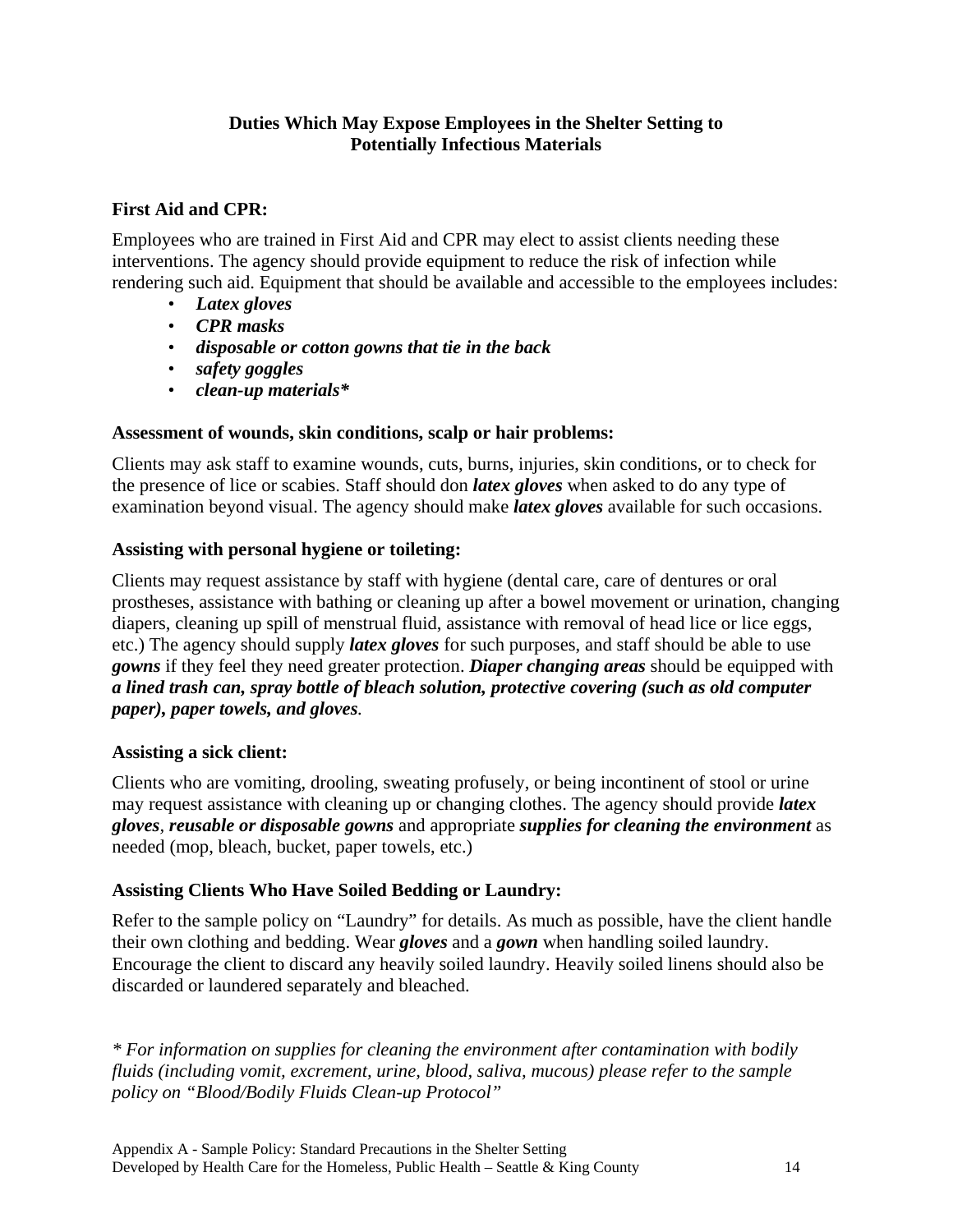## **Sample Policy: Blood/Bodily Fluid Exposure**

**The following information should be provided to the employee's health care provider or the Emergency Room MD immediately after any incidence of significant body fluid exposure by needle stick or contact with mucous membrane or non-intact skin.** 

Date and time of exposure:

What job duty was the employee performing at the time of exposure?

What sort of bodily fluid was the employee exposed to?

How much of the fluid did the employee come in contact with?

What part of the employee's body was exposed to the fluid?

How long did the employee remain in contact with the bodily fluid?

Did the employee have any breaks in the portion of their skin that contacted the bodily fluid?

In the case of a needle stick or other sharp object injury, how deeply did the needle or object penetrate, and was fluid injected into the employee?

Was the source material known to contain HIV or hepatitis B or C? (the source can be asked to voluntarily provide this information, and to volunteer to be tested for these conditions)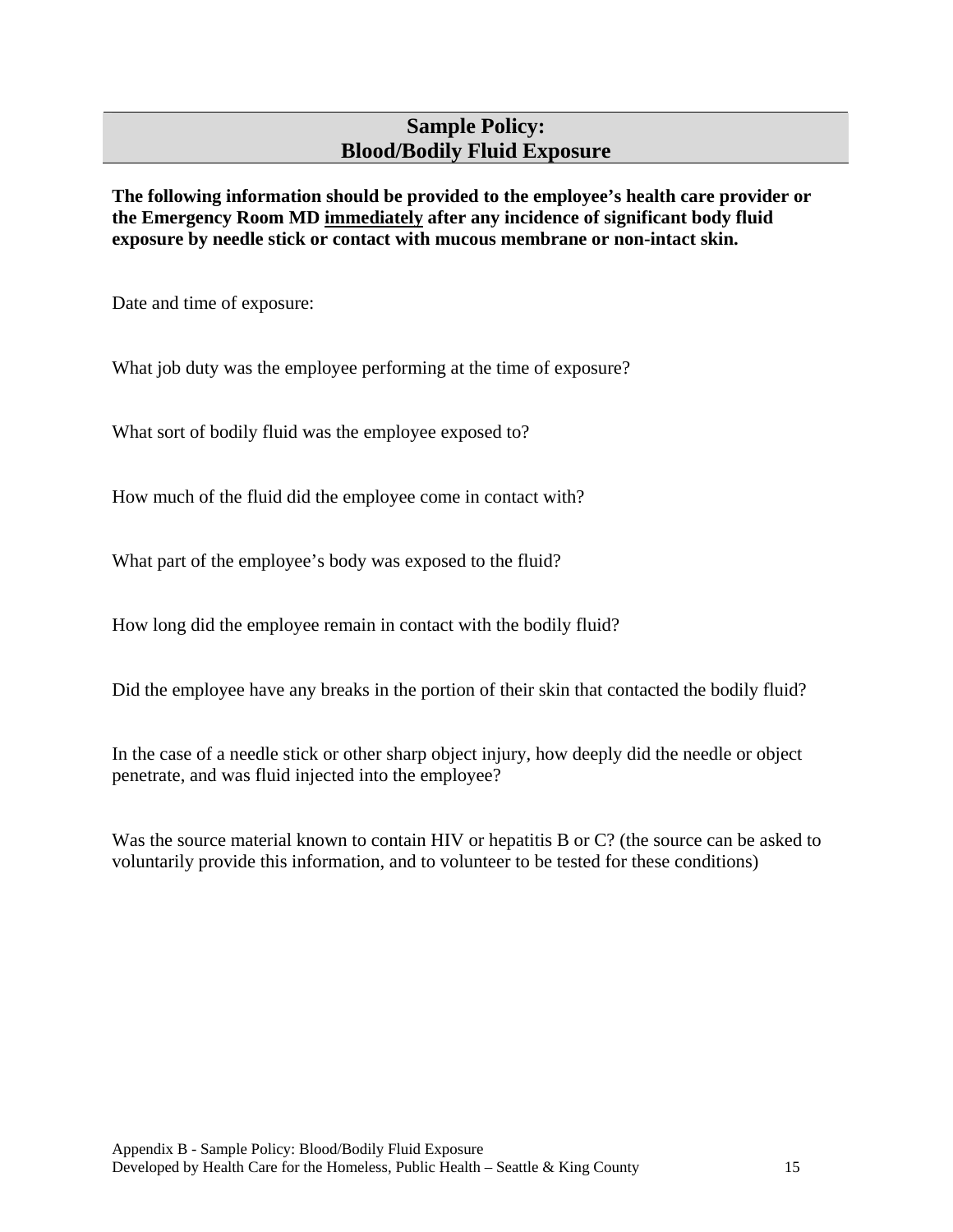## **Sample Policy: Blood/Bodily Fluids Clean-Up Protocol**

**When you provide First Aid or when you clean an area or handle any items soiled with blood or bodily fluids (urine, vomit, blood, feces, semen) please take precautions to protect yourself and others from infection. Always follow these simple steps when you clean up after blood/body fluids spills:** 

> **Protective apparel:**   $\Box$  Latex gloves

 $\Box$  Eye/face protection (plastic goggles)

 $\Box$  Protective gowns or aprons

#### **Equipment:**

- $\Box$  Paper towels
- $\Box$  Plastic garbage bags
- $\Box$  Kitty litter (for big spills)
- $\Box$  Disinfectant (bleach 1:10 dilution)
- $\Box$  Mop & mop bucket
- $\Box$  Spray bottle

#### **Policy/Procedures:**

Spill clean-up materials are located along with a copy of this document.

- 1) Put on *protective gear*. If it is possible that blood or bodily fluids may spray or splatter, wear *protective eye covering (plastic goggles)*. Put on *latex gloves*. If there is a possibility that your clothing may become soiled, put on a *protective gown* (as when handling laundry or soiled clothing). Keep the scene clear of people.
- 2) Get a *bucket or spray bottle, bleach, and paper towels or a mop* to clean the floor and other areas. If the area is large, put ¼ cup *bleach* in a gallon of *cool water* (hot water destroys the bleach). Spray the area with this solution. If the area to be cleaned is small, you can make a solution of bleach and cool water in a *quart spray bottle*. Use 1 teaspoon of bleach per quart. This bleach solution must be discarded after 24 hours. It is recommended that a fresh solution be mixed up every time it is needed.
- 3) Blot up as much of the spill and the bleach solution as possible with *paper towels*. If there is a large volume spills or vomit, use *kitty litter* to absorb. Dispose of these materials in a *plastic garbage bag*.
- 4) If you used a *mop*, rinse the mop in *bleach solution* and allow to dry. Dump the leftover solution down the drain or toilet. **DO NOT** use a sink that is normally used for food preparation.
- 5) Pick up any soiled debris (clothing, bedding, towels, or bandages) and place in a *garbage bag*. If you are finished cleaning, remove your protective gear and gloves and put them in the garbage bag. Tie off the garbage bag and place it in the regular trash. Only very large spills need to be placed in special biohazard bags and disposed of by an approved facility.
- 6) Wash your hands thoroughly. Re-stock the *clean-up kit*. If you have had significant exposure to bodily fluid (needle stick or contact with mucous membrane or non-intact skin) contact a supervisor **immediately** and follow the sample policy for *"blood/bodily fluid exposure".*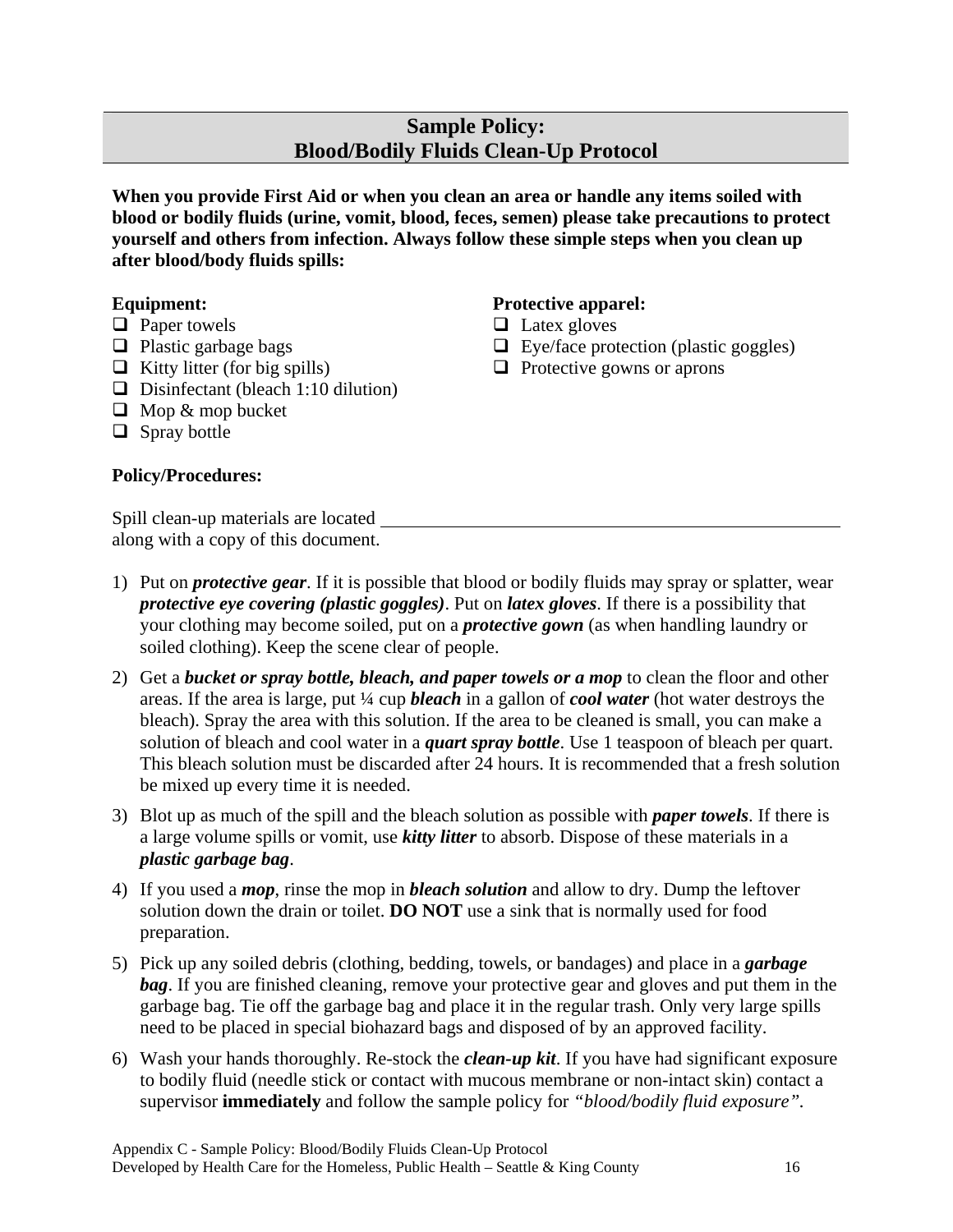## **Sample Policy: Laundry Hygiene in the Shelter Setting**

**TITLE:** Laundry Procedures as it Relates to Infection Control.

**SCOPE:** Shelter staff, volunteers, and clients.

**PURPOSE:** To provide guidelines to staff, volunteers and residents who handle linens and laundry in a safe and effective manner to reduce the risk of spread of infectious diseases.

#### **BACKGROUND INFORMATION:**

For the purpose of this policy, all linens and personal laundry of clients should be considered contaminated and should be treated carefully to avoid spread of infectious disease. Scabies, lice, and other bacterial pathogens (staphylococcal and streptococcal bacteria) are difficult or impossible to see. Laundry should be handled as little as possible. If possible, clients should handle their own laundry.

## **POLICY/PROCEDURE:**

## **I. General Practices**

- Staff should wear *gloves* when in contact with any used or worn laundry items, whether obvious contamination is visible or not.
- *Gowns or aprons* should be worn whenever it is likely that a staff person's clothing could come in contact with laundry.

#### **II. Laundry Washed by Shelter Staff on Premises**

- Use a hot wash cycle (at least 105-110 F for 10 minutes) followed by thorough drying in a hot dryer (160 F). This process is sufficient to decontaminate laundry. No other additives such as bleach are necessary to sanitize laundry, unless stain removal is desired.
- Any kitchen laundry or other items used by staff (towels, aprons, etc) should be washed and dried in the above manner.
- Staff/agency laundry should be washed in batches separate from client bedding and clothing.
- If linens are heavily soiled with feces, large amounts of solid material should be disposed of in a toilet. Handling of feces should be avoided whenever possible. If rinsing is required, staff should take care to minimize handling and avoid splashing.
- If possible clients should be asked to rinse their own linens when they are soiled.
- Wet linens should be stored in a *plastic bag* while awaiting final wash to avoid any leaking and reduce odor.
- Dispose of linens if soiling is severe.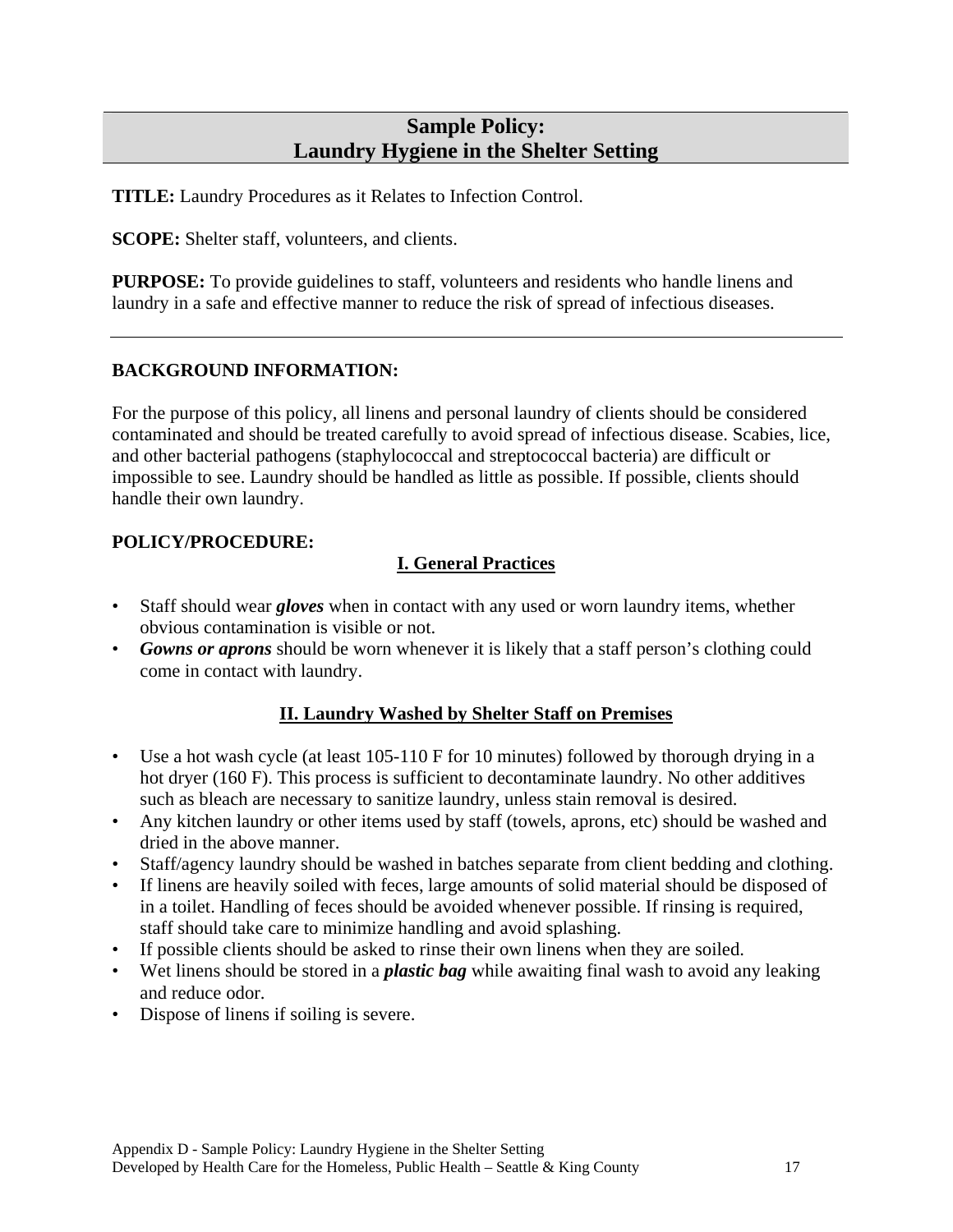## **III. Laundry Supplied by a Laundry Service**

- Linen awaiting pick up by a laundry service should be stored in a *contained bin or bag* so that laundry cannot come in contact with clients, staff, the floor, or other clean items.
- Wet bedding should be placed in a *plastic bag* inside the bin so that leaking cannot occur.
- Only large amounts of feces that can be easily removed should be disposed of in the toilet. No further rinsing or handling should be done by shelter staff.

## **IV. Bedding Stored for Returning Clients**

- Used linen may not be transferred to a different client.
- Used bedding should be stored such that the bedding of different clients is not touching it. This will prevent cross contamination.

## **V. Supplies and Equipment**

- Shelters should maintain *washers and dryers* in good working order or should contract with a Laundry Service for routine delivery and pick-up.
- If laundry is done on site, the water temperatures should be at least 105-110 F.
- Shelters should supply *gloves, gowns or aprons, laundry detergent, plastic bags, and plastic laundry baskets or laundry bins*.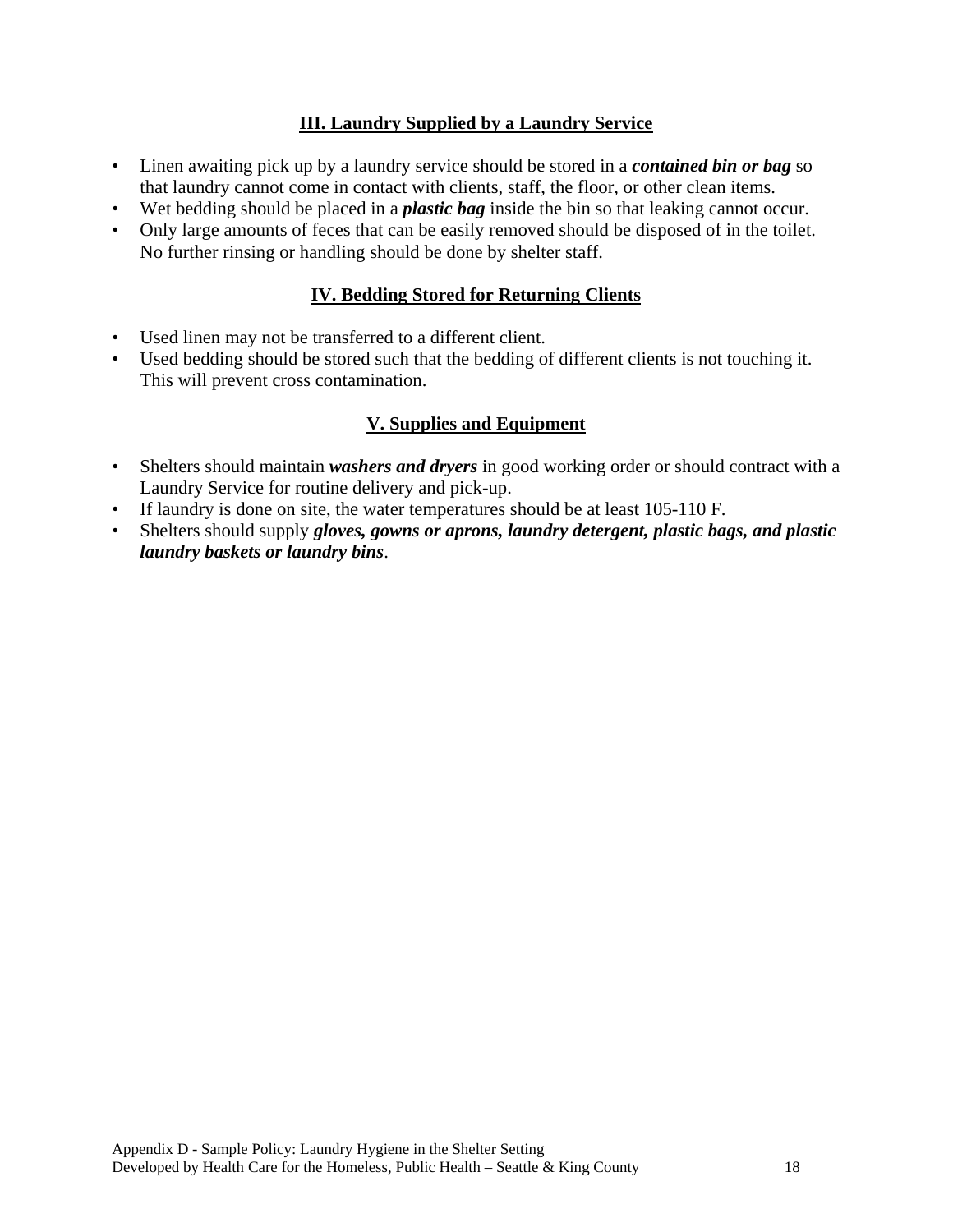## **Sample Policy: Scabies Policies & Procedures**

#### **TITLE:**

Prevention and Management of Scabies Infestation at Homeless Shelters and Drop-in Centers.

**SCOPE:** Shelter and center staff, volunteers, and clients.

**PURPOSE:** To provide guidance to shelter and center staff in the prevention, identification, and management of scabies infestations in shelter clients, staff, and/or volunteers.

#### **BACKGROUND INFORMATION:**

Scabies is a skin infestation caused by a tiny insect called the "itch mite." The scabies mites are about the size of the period at the end of this sentence. They live most of their life cycle burrowed under the skin of human beings.

The most common signs and symptoms of scabies include **severe itching and a rash**. The rash may look like red and/or crusted sores, and there may be a lot of scratch marks from itching. On some people, scaly linear "burrows" are visible where the scabies mite has actually burrowed under the skin. Symptoms usually take 2-4 weeks to develop after a contact with an infected person. Itching begins gradually over the course of several days and is often worse at night.

The rash in adults usually appears in the following places:

- between the fingers and toes
- around the belt line or naval
- in skin folds such as under the breasts, armpits, buttocks or in the groin area
- backs of knees, inner elbows, ankles, and wrists

In young children and persons with certain chronic illnesses, the rash may appear on the face or scalp and on the palms of the hands and soles of the feet.

There is a severe form of infestation known as Crusted or Norwegian scabies. It is rare, but is occasionally seen in persons with suppressed immune systems, such as persons with AIDS or other chronic illnesses. Crusted scabies appears as a scaly or flaky rash which is often white to yellowish in appearance. In many cases the client does not feel itchy despite a severe infestation. Crusted scabies is extremely contagious and difficult to treat.

The two most commonly used medications for scabies are Kwell (lindane) and Elimite. Both medications are supplied as a lotion which is applied to the entire body from the neck down. Kwell is a neuro-toxic drug which can cause neurologic problems such as seizures if used improperly. It should be used with extreme caution in people who are pregnant, nursing, or under two years of age. It is a prescription drug and should only be used by the person for whom it was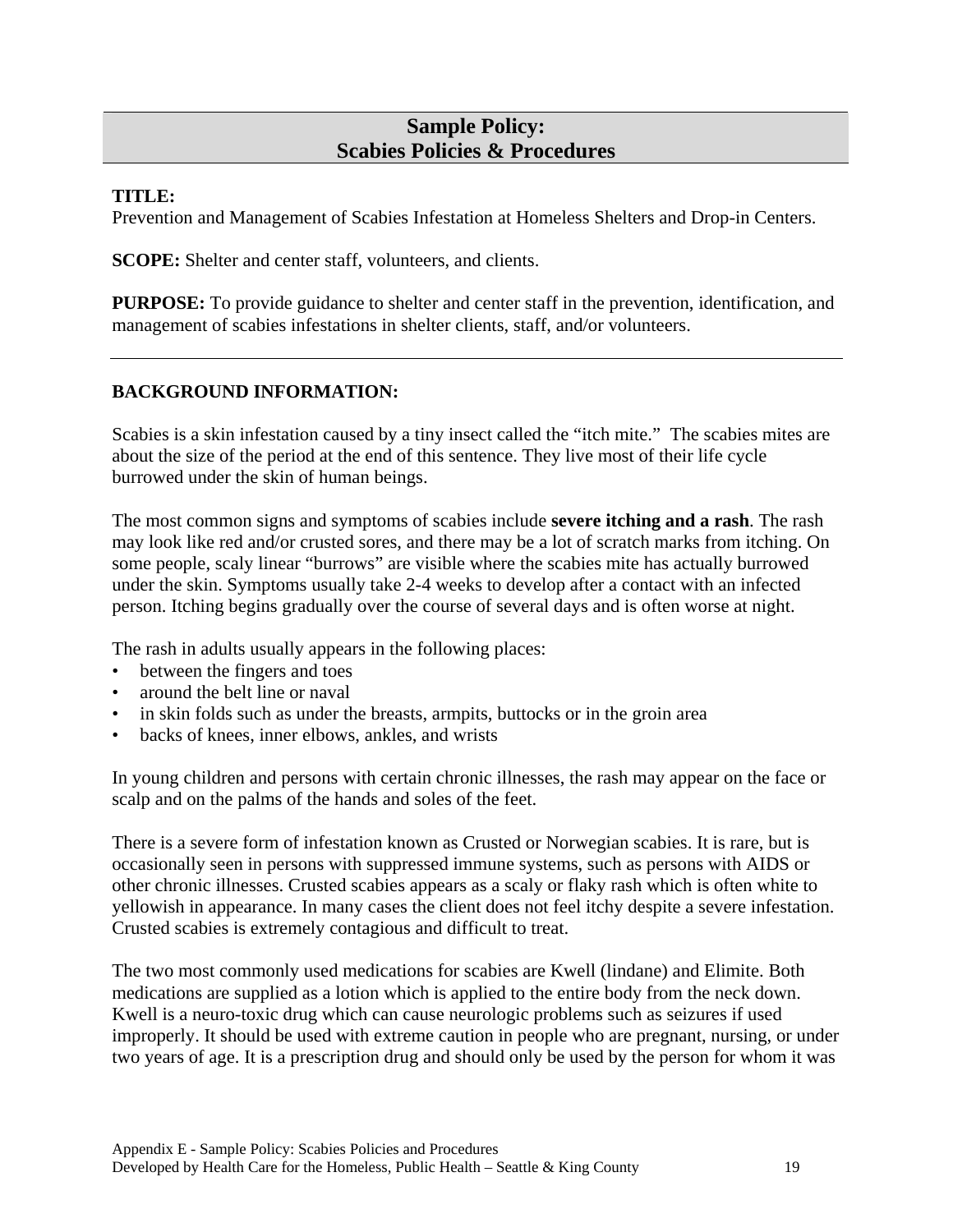prescribed. A drug called Eurax (Crotamiton) may be prescribed for people who cannot use Kwell or Elimite. Severe cases may be treated with an oral medication in addition to the topical lotions.

Prompt and thorough treatment is essential for cure of the infestation and control of spread. In addition to treatment of a person with scabies, clothing and bedding should also be carefully laundered or isolated to prevent the re-infection or spread of the infestation.

Scabies is contagious. However, it is spread only through close or direct contact with an infected person or that person's clothing or bedding. You cannot get scabies by talking to someone with scabies, or simply by being in the same room with that person. Scabies is usually spread between family members or sexual contacts. It is most common in crowded environments including homeless shelters. Scabies can be spread among homeless persons by sleeping close to each other or by sharing clothing. Contact with infested laundry is the most likely route of transmission for shelter staff. Scabies is easily killed by carefully following the instructions outlined in this policy.

## **POLICY:**

- All shelter staff, volunteers, and clients should utilize infection control practices, as outlined in the Health and Safety Best Practice Guidelines for Shelters (available from Health Care for the Homeless Network, 206-296-4656) so that scabies infestations will be prevented whenever possible.
- Actual or suspected cases should be identified and controlled in a timely, effective, and humane manner as is possible.
- The spread of scabies between clients, staff and volunteers should be minimized.
- Shelter and center managers are encouraged to call the Public Health Nurse Consultant at 206-296-4656 for advice and support regarding scabies or any health and safety concern.

## **PROCEDURE:**

## **1. Intake Screening**

Staff should observe clients for symptoms of scabies such as severe itching (which may worsen at night) and/or a red or crusted rash or evidence of scratch marks due to severe scratching.

#### **If a client has such a rash, they should be referred for medical evaluation as soon as possible:**

- A client with known or suspected scabies may stay the night at the shelter. In order to stay additional nights at the shelter, the client must demonstrate that he/she has been seen by a health care provider and that treatment, if prescribed, has been completed. Drop-in centers should encourage clients to seek care immediately.
- Treatment may be performed at the shelter so that staff can assist the client and assure adequate and safe treatment.
- If a client is known or strongly suspected to have Norwegian or Crusted scabies, that client should be referred immediately for medical evaluation. Shelter staff should advocate that the client be treated in a hospital facility where adequate isolation practices can be used, and that they not return to the shelter until treatment has been completed.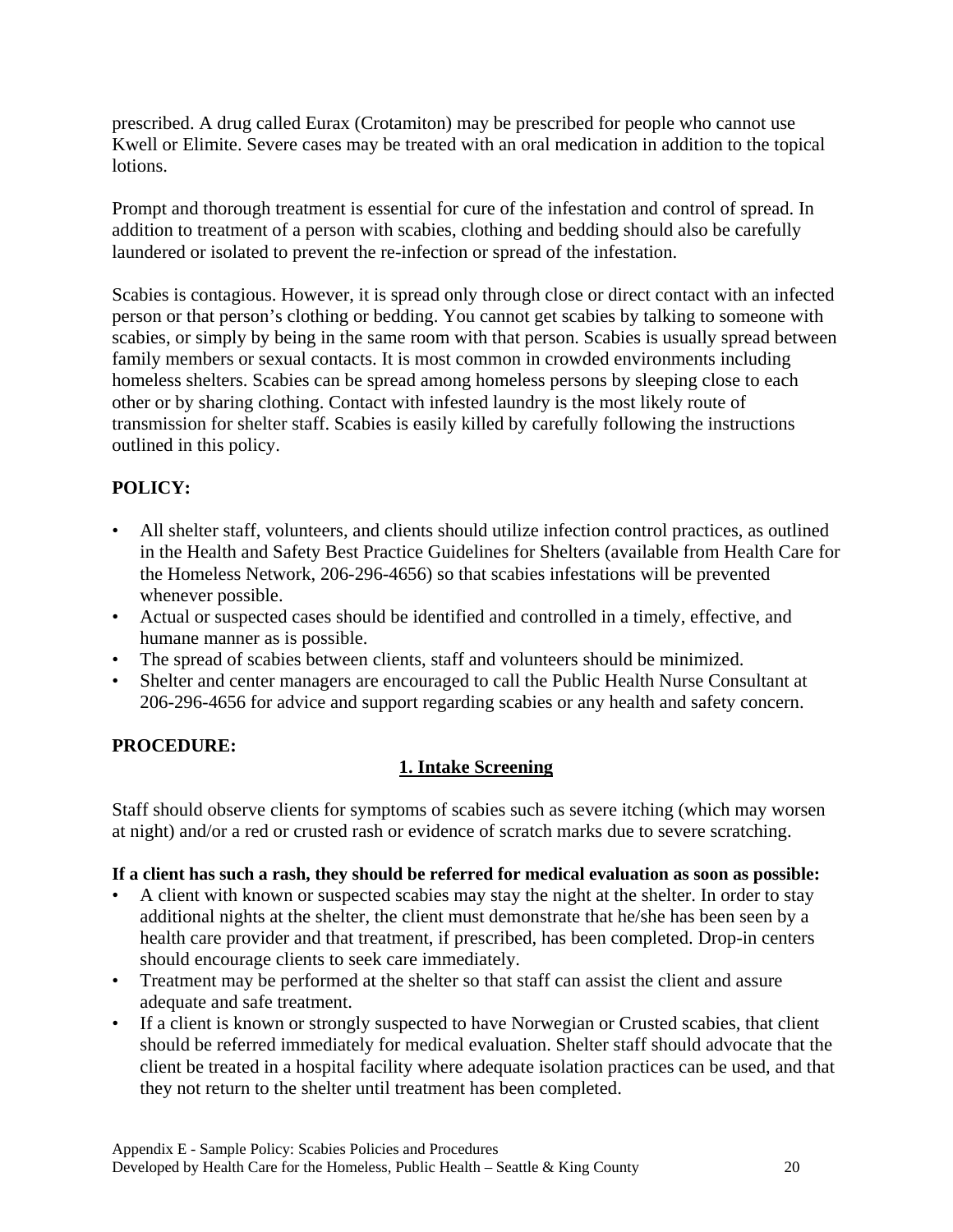## **II. Treatment**

If a client has been instructed by his/her medical provider to treat for scabies, shelter staff are encouraged to assist the client in completing the treatment. The following guidelines should be used along with any instructions on the medication label to assisting the client and assuring adequate treatment.

## **A. Application of Treatment**

- Staff should explain the entire procedure to the client including the skin treatment and the need to launder or isolate clothing and bedding.
- The client should shower or bathe and then allow the skin to thoroughly cool for at least 30 minutes prior to applying the lotion.
- The client should gently massage the medication into the skin according to package or provider instructions. The most commonly prescribed medications are Lindane or Elimite lotion. The lotion should be applied from the neck down and behind the ears unless otherwise stated on the directions. Open sores should be avoided. A small amount can cover a sizable area. For most people 1 ounce of lotion is enough. Do not over apply.
- Staff should remind the client to thoroughly apply the lotion, especially to web spaces between fingers and toes and in between all skin folds. Extra attention should be given to any area where a rash is present.
- Scabies mites can hide under the fingernails. Clients should be instructed to clip their fingernails short to prevent re-infection. Lotion can be applied under the nails with a blunt toothpick or brushed on with a nail brush.
- If any skin areas are washed during the treatment, the lotion should be reapplied.
- Staff may assist if clients need physical assistance applying the lotion in hard to reach areas.
- *Gloves* should always be worn by staff when contacting client's skin and/or scabies lotions.
- Staff should not assist clients who are mentally confused and cannot understand or participate in the prescribed treatment. Such clients should be assisted by an RN or medical provider.

## **B. Completion of Treatment and Follow-up**

- If possible, the client should shower/bathe 8-12 hours after applying the treatment to remove all lotion from the skin. (If necessary, this step can be skipped without risk to the client).
- After showering, the client should put on *freshly laundered clothing* or clothes that have not been worn for 72 hours. This includes shoes, outer coats, hats, and gloves.
- After showering, the client should be issued *fresh bedding* and their mat should be wiped down with a *standard disinfection bleach solution* (1 tsp bleach per quart of cool water).
- Generally one treatment as described above is sufficient to cure scabies. However, a medical provider may occasionally prescribe a second treatment to be completed 7-10 days after the initial treatment. Clients may need assistance and/or a reminder for the second treatment.
- Continued itching does not mean the treatment failed. It can take as long as two weeks for scabies symptoms to completely go away after treatment, however itching should decrease at least partially after 2 days. If a client continues to have severe itching several days after treatment, or if the rash appears to worsen after treatment, the client should be referred back for follow-up medical evaluation. It is possible that a client may be having a reaction to the medication. The medical provider may prescribe medication to help alleviate the itching.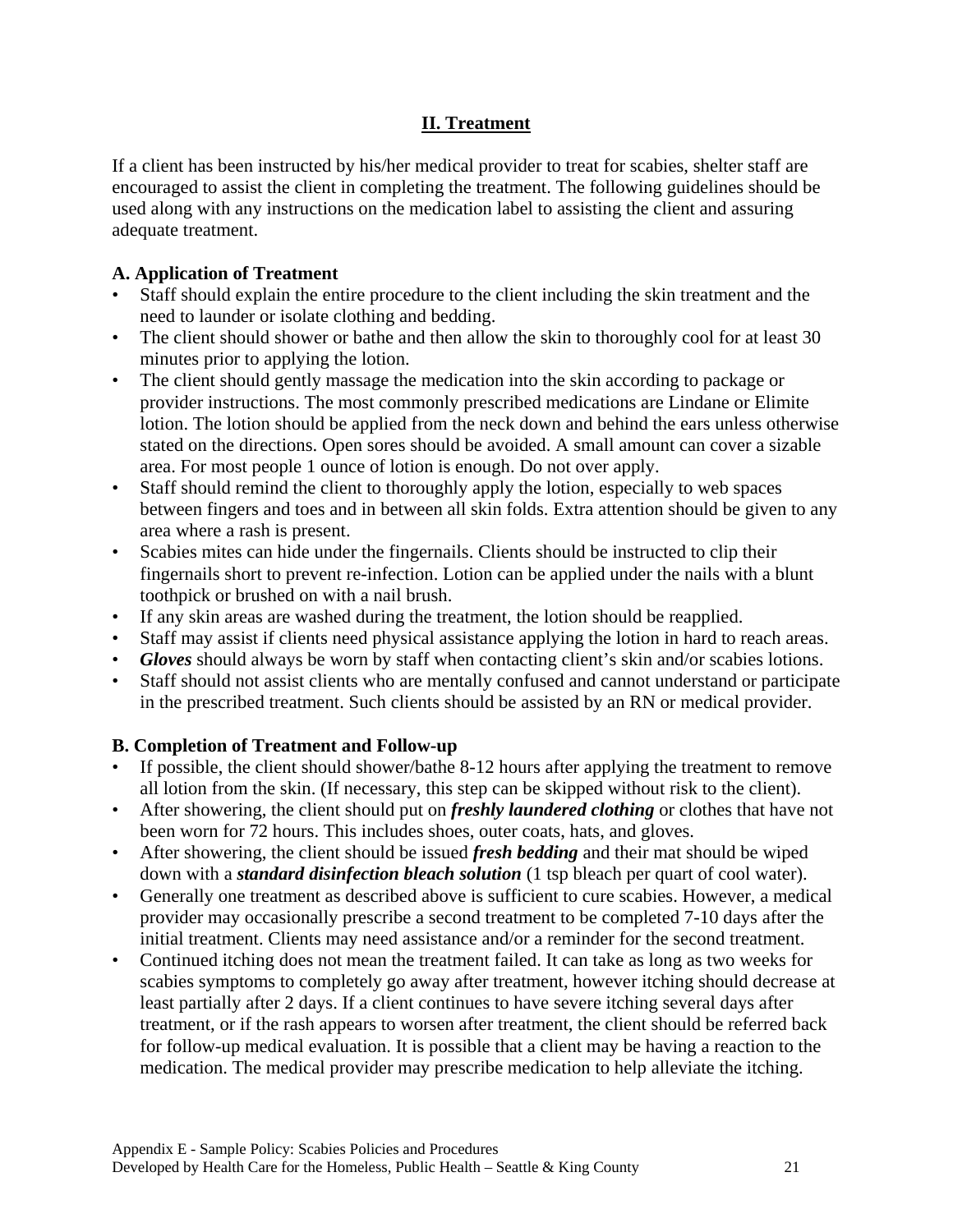#### **C. Treatment of Bedding and Linens**

- Clients should be issued *clean bedding* to use the night following the application of the treatment. The mat should be wiped down with a *standard bleach disinfection solution*.
- A *second fresh set of bedding* should be issued after the treatment is washed off.
- Bedding used by a client with scabies should be laundered according to the laundry procedures described below.

#### **D. Treatment of Clients Clothing**

Clothing worn by the infected client within the last 72 hours should be considered contaminated. This includes shoes, overcoats, hats, gloves. The newly treated client should not wear contaminated clothing until it has been treated in the following manner.

- Clothing can be laundered using a hot wash cycle followed by thorough drying in hot dryer (20 minutes on 160 F, the "high" or "cotton" setting)
- If laundering is not possible, contaminated clothing must be isolated for 72 hours before the treated client may wear the clothing again. Clothing can be isolated simply by placing the items in a sealed *plastic bag* for 3 days.
- Shelter staff should assist the client in finding *replacement clothing* as necessary.

#### **III. Prevention of an Outbreak Situation**

An outbreak is defined as the simultaneous infection of multiple clients and or staff with an infectious disease. If questions arise beyond the scope of this policy related to an outbreak situation, the On-Site RN or Shelter Manager should call the Public Health Nurse Consultant at the Health Care for the Homeless Network for specific guidance (206-296-4656).

#### **A. Contacts**

Any client who is known to have scabies should be asked to notify any sexual partners, close family members, or persons with whom the client may have slept or shared clothing. These persons should be told of the risk for scabies and referred for medical evaluation if any are having symptoms. Explain to the client that they can easily be re-infested if they continue to have direct contact with untreated family members or sexual contacts. Immunity to scabies does not develop after infection.

#### **B. General Guidelines for Prevention of the Spread of Scabies**

Scabies mites cannot live away from the human body for very long, however scabies is occasionally spread through contact with recently used/worn clothing or bedding. It is generally recommended that staff and clients take a Standard Precautions approach as outlined in the Health and Safety Best Practice Guidelines for Shelters (available from the Public Health Nurse Consultant at 296-5091). The maintenance of a clean environment and the practice of infection control standards will prevent or minimize the spread of infectious diseases such as scabies.

Any client could potentially be infested and not yet be symptomatic. For this reason the following cleaning and laundry practices should be followed *at all times* regardless of whether or not there are known cases of scabies in the shelter:

• If possible, all chairs and couches should be *plastic or vinyl covered* so that they can be wiped down daily with a *standard disinfectant*.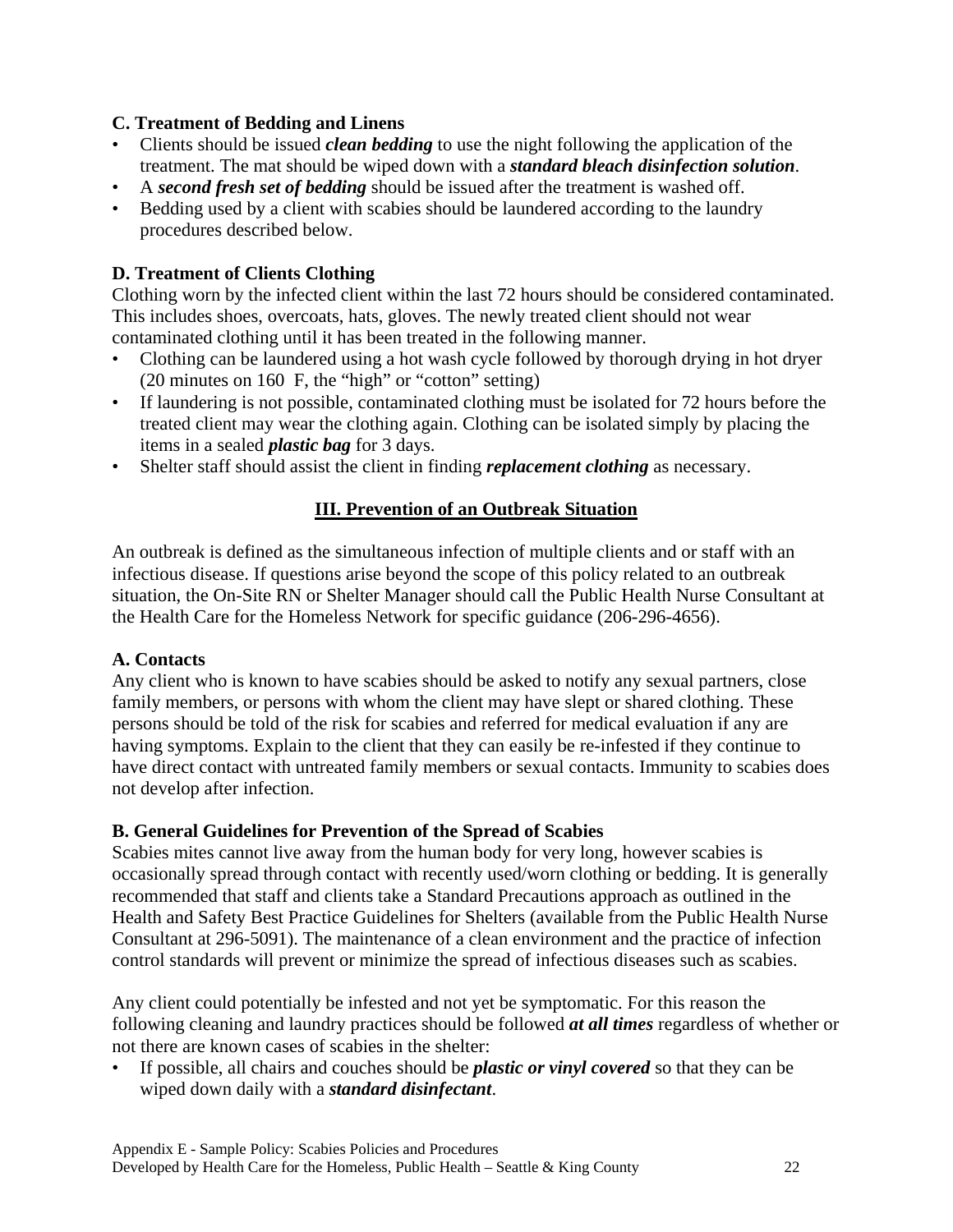- Carpeted floors should be vacuumed thoroughly and daily. Seal used *vacuum bags* in a *plastic bag* and disposed of immediately. Linoleum/vinyl/wood floors are preferable.
- All laundry done at the shelter should be considered potentially contaminated and should be laundered in a hot wash cycle (105-120 F) with normal *detergent* and then thoroughly dried in a hot dryer (at least 30 minutes at 160 F). Do not overload washers or driers.
- All staff should wear a *disposable gown/apron and gloves* when in contact with dirty laundry.
- Bedding awaiting laundering should be stored in a separate container (*plastic bag, bin, or laundry cart*) so that it cannot come in contact with clean bedding, clothing or people.
- Bedding that is being held for use by any returning client will be stored in a separate plastic bag or container so that each client's bedding is always isolated.
- Laundry additives such as bleach are not necessary to kill scabies.
- Mattresses should be covered with a *washable cover* and should be wiped thoroughly with a *disinfectant cleaner* before use by any other clients.
- Clients should not sleep so close together that they can touch each other while sleeping. Intake procedure should include gathering information about symptoms (i.e. "Do you have a rash or area that is itchy?") Clients who are scratching themselves frequently should be taken aside and asked about symptoms and referred for evaluation.

## **C. Dress Code**

- All persons (clients and staff) should wear shoes at all times.
- All persons should wear clothes that cover the thighs (no short shorts or mini skirts) so that there will be a clothing barrier when sitting in a chair.

## **IV. Symptomatic Staff**

Staff who experience itching, should first of all, relax. The idea of scabies makes most of us start to itch, but a true infestation will present the usual symptoms. It is helpful to remember that:

- Symptoms usually take 2-4 weeks to develop
- Itching begins gradually. It is severe and worsens at night
- Scabies rash is usually found in typical places (see background section)
- Staff who experience significant symptoms of scabies should consult the on-site RN or their primary care provider and notify the provider that they may have had a contact with scabies.
- Staff who do not have health insurance can file an L&I claim to cover the cost of the visit.
- Staff are discouraged from self-treating without advice from a health care provider and are prohibited from sharing scabies lotions with any client.

## **V. Education**

- Shelter staff should be trained in the above described procedures at the time of hire and should receive refresher training on a regular basis.
- Clients should receive verbal and written information regarding the prevention and identification of scabies including the following recommendations:
	- Avoid sharing clothing and bedding.
	- Avoid sleeping so close to another person that you are touching that person.
	- Avoid direct contact with persons that itch.
	- If you have an itchy rash or burrows on the skin, seek medical treatment and notify shelter staff immediately.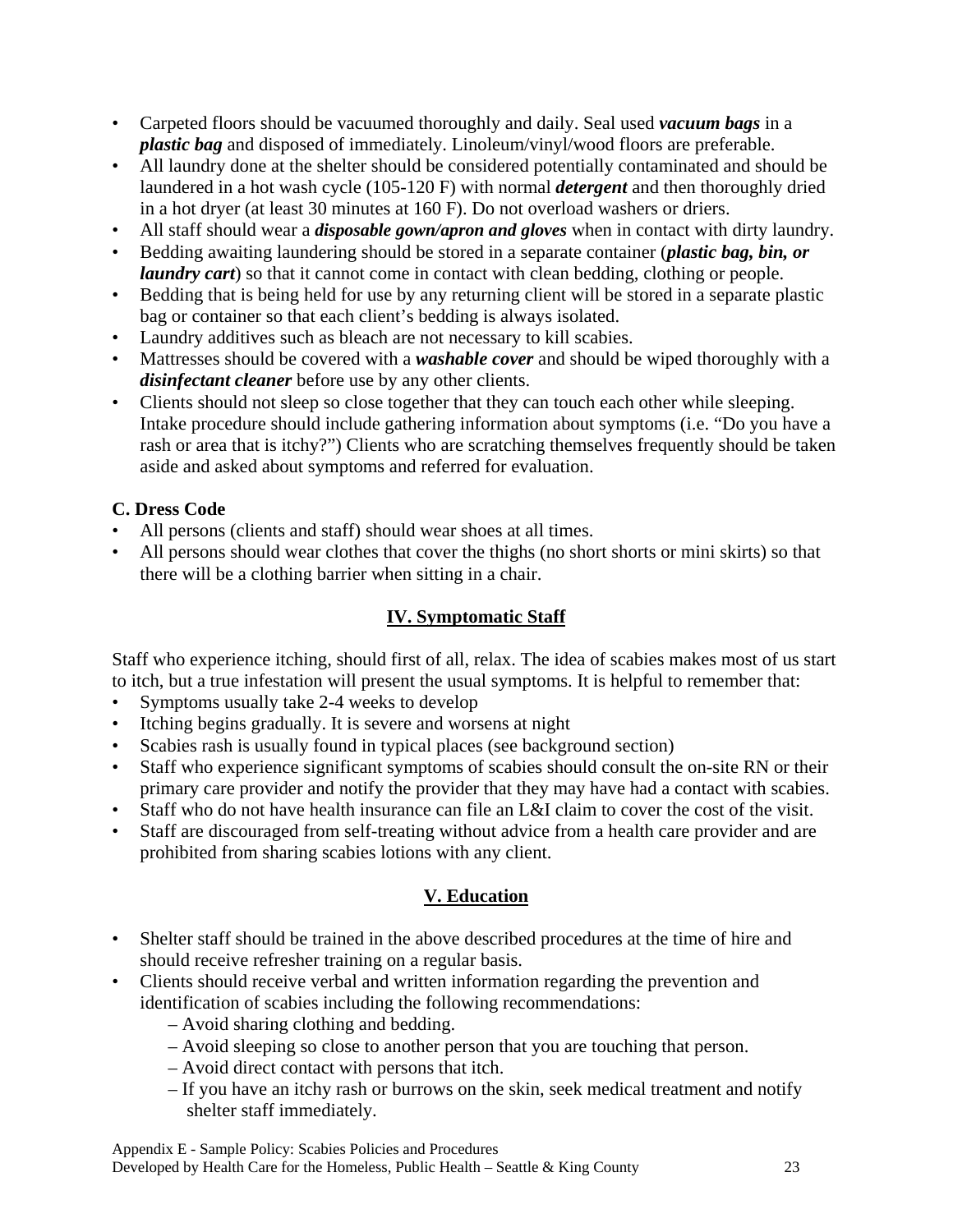## **Sample Policy: Lice Policies & Procedures**

**TITLE:** Prevention and Management of Lice Infestation in settings that serve homeless clients.

**SCOPE:** Shelter and center staff, volunteers, and clients.

**PURPOSE:** To provide guidance to shelter staff in the prevention, identification and management of lice infestations in shelter clients and/or staff and volunteers.

## **BACKGROUND INFORMATION**

#### **Types of lice:**

- There are 3 types of lice found on humans: *Head lice* (known as pediculosis) are about 3mm long, *body lice* are about 2 mm long, *pubic lice* (also known as "crabs") are about 2mm long and rounder in shape.
- Lice are wingless insects that live by sucking human blood. Adult lice can only live 2-3 days independent of humans. There are some claims that un-hatched nits can survive away from the host and hatch under certain conditions, however this is unlikely. Hatched nits (nymphs) must find a blood meal as soon as possible or they die before becoming full-fledged lice.
- The female louse lays eggs called *nits***.** She can lay about 100 in her brief 30 day lifespan. Nits are about 1mm long ovals visible with the naked eye. Empty (hatched) nits are white or translucent. Un-hatched nits are brownish and hard to see. *Head lice nits* cement firmly to the hair shaft ¼ inch from the scalp or closer. *Body lice nits* are generally found along seam lines in clothing. *Pubic lice nits* can be found in pubic and body hair.

#### **Symptoms of lice infestation:**

- Intense itching in the infested area and irritability. Itchiness may not present as a symptom until infestation is established, about 2 weeks after lice first "move in". Itchiness is believed to be caused by an allergic reaction to the louse's saliva.
- Redness from scratching may be visible. Scratching can lead to secondary infections, such as staph infection.

#### **Transmission of Lice**

- Lice do not jump or fly, they can only be spread through direct physical contact with an infested person or through sharing of personal items such as hats, combs, clothing, pillows, towels, blankets, or bedding.
- *Head lice* are common in child care settings and schools. Head lice are not associated with poor hygiene as head lice like clean hair. Since children play close to one another lice can travel from child to child directly or via shared clothing, hats, combs, or brushes. Children may also bring lice home to other family members.
- *Body lice* are usually seen in adults who have limited access to hygiene facilities, and can be common in places such as shelters where conditions are crowded and clients might share personal items. Body lice travel from person to person via by direct contact or via shared clothing, bedding, and towels.
- *Crab lice* are spread sexually or via bedding and towels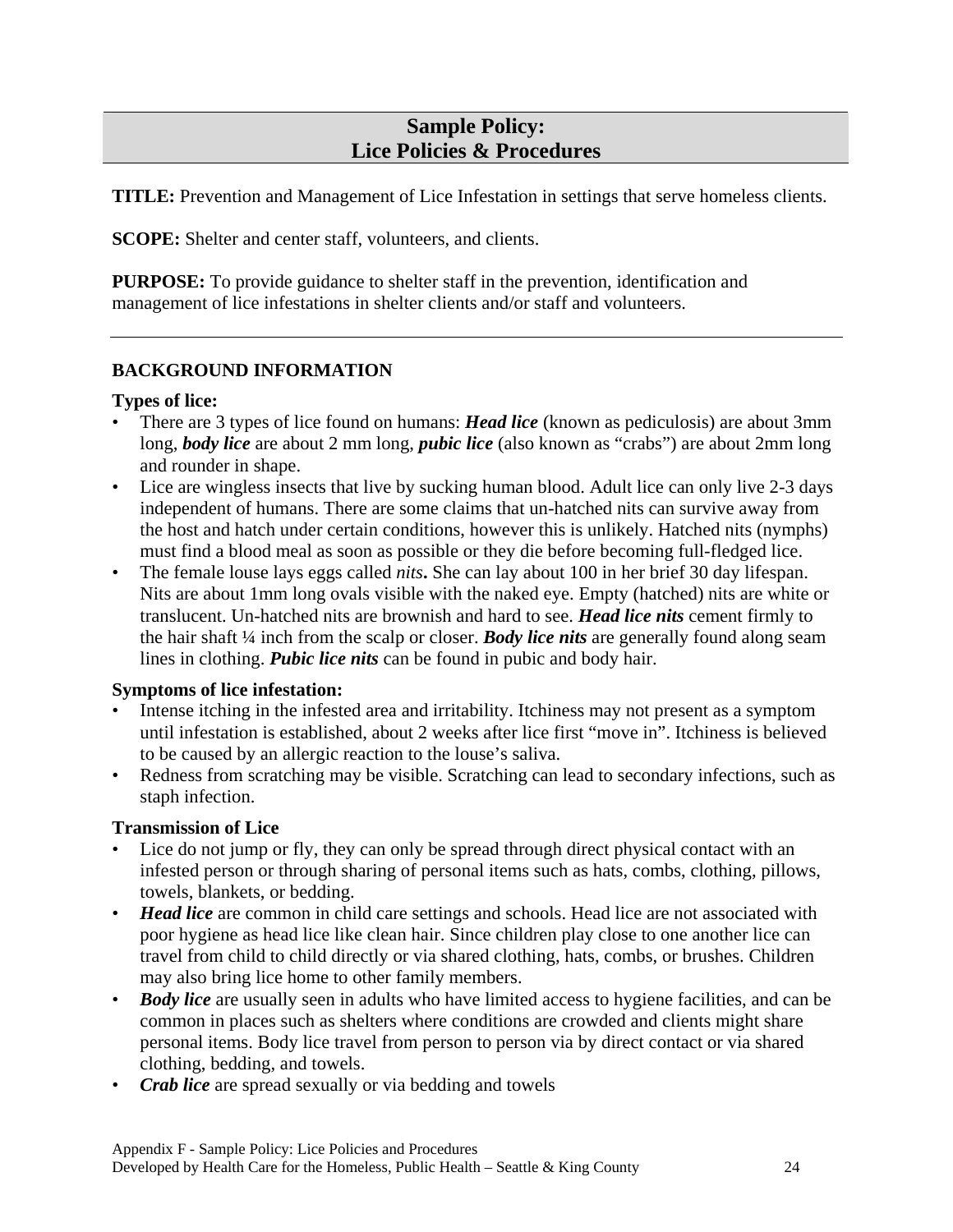## **POLICY:**

Infection control practices should be utilized by staff, volunteers and clients of the Shelter so that lice infestations will be prevented whenever possible. Actual or suspected cases should be identified and controlled in as timely, effective, and humane a manner as possible. The spread of lice between clients, staff, and volunteers should be minimized.

#### **PROCEDURE:**

## **1. Intake Screening**

- Upon entering the shelter, staff should discretely ask each client if they have symptoms of lice, such as itching in the head, trunk, or groin area. Assure the client that they will not be excluded from shelter or services by answering affirmatively.
- If a client complains of or is observed to have such symptoms, or if they report having had recent contact with a person diagnosed with lice, they should be referred for medical evaluation as soon as possible.
- A staff person trained to assist clients with head lice may examine the client for the presence of nits or head lice on hair follicles. Staff should wear *latex gloves* when examining a client.
- A client with known or suspected lice may stay one night at the shelter. In order to stay additional nights, the client must show a note from a medical provider indicating that they have been evaluated, and that treatment, if prescribed, has been initiated (see sample form).
- A client known or strongly suspected to have a lice infestation should be isolated as best as possible. The laundry/bedding of that client should be handled with *gloves* and not allowed to come in contact with staff hair or clothes.
- If the shelter has facilities for bathing and laundry and if the staff is trained, treatment may be performed at the shelter so that staff can assist the client and assure adequate safe treatment.
- See treatment guidelines for the 3 types of lice infestations below.

## **II. Diagnosis**

The presence of live adult lice or viable nits is diagnostic of lice infestation:

- *Head lice* nits are typically found behind the ears and along the back of the head, however the entire scalp should be examined. Un-hatched nits are found on the hair shaft close to the scalp. Some nits resemble dandruff, but unlike dandruff they are very difficult to remove.
- *Body lice* rarely are found on the skin. Rather, they typically live on clothing, particularly in the seams. These lice appear as bugs the size of sesame seeds, with a gray-white color.
- *Pubic or crab lice* are found as nits on pubic hair, eyebrows, eyelashes, or underarm hair. Crab lice often leave a bluish stain under the skin around the chest, thighs, or abdomen.
- The skin in the affected areas of all 3 types of lice often appears reddened or scratched.

## **III. Treatment of Head Lice**

If a client has been instructed by their medical provider to treat for lice, shelter staff who have received training in lice treatment may assist the client in completing their treatment. The following guidelines pertain to the use of Nix TM for the treatment of *head lice* and *should be used along with any instructions on the medication label to assure client safety.* If any other medication has been prescribed, staff should follow label instructions for procedure.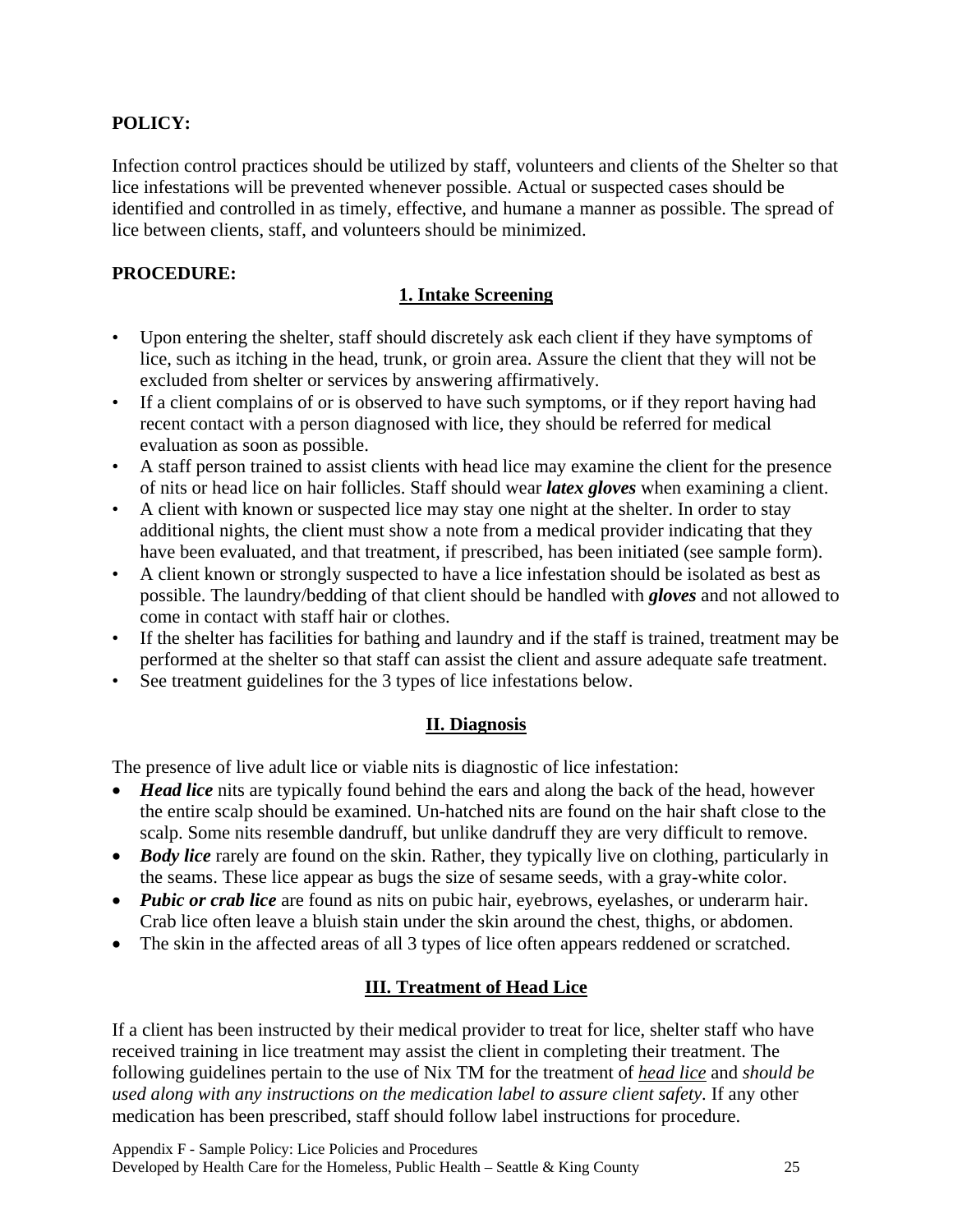## [Note: For the treatment of *body lice* and *pubic lice*, refer to those sections below **AND TO SPECIFIC INSTRUCTIONS FROM THE PROVIDER]**

## **A. Treatment of the Client with Head Lice**

- Staff should explain the entire procedure to the client. This includes the skin treatment and the need to launder or isolate clothing, bedding, and other personal items (brushes, combs...)
- There should be a clearly communicated expectation that the client will cooperate and will follow these instructions explicitly.
- Lice are best removed by using a combination of manual combing and lice treatments.
- Both insecticidal and non-chemical treatments are available over the counter.
- The most important step of treatment is thorough and frequent combing of the hair for at least 14 days to remove lice and nits.

#### . **B. Step-by-Step Treatment Procedure for treatment and removal of head lice**

- Allow yourself enough time to do a good job. It may take as long as an hour if the hair is long and thick. Work in good light.
- Apply one of the *lice treatments* as described below.
- Be sure to use an effective *nit-removal comb* such as *Licemeister®* or *LiceOut®*.
- Place a *towel* between the hair and shoulders of the person who has head lice.
- Part the hair into four sections and pin the hair with clips to prepare it for combing.
- Starting with one section. Select a small area of the section that is about 1 inch square. Start at the scalp and pull the comb all the way through to the end of the strands of hair.
- If nits remain attached to the hair shaft, comb through the hair strands again.
- After each comb-through, dip the lice comb in *hot water* and wipe it with a *paper towel*.
- Continue combing until all sections are done.
- Wash the towel and clothes that the person wore during the combing as described below.
- Wash the comb in *extra-hot (128° F) soapy water* for at least 10 minutes.
- Wash hands completely when done.

## **C. What chemical-free treatments are recommended?**

Chemical-free treatments can be used as often as needed. They do not kill lice or nits. Rather, they slow down the lice and make them easier to comb out. These treatments include coating the hair with *HairClean 1-2-3®* or with a water-based product such as *LiceOut®* (follow instructions on the box):

- 1. Apply thickly to hair.
- 2. Cover hair with *disposable shower cap* and leave in place for at least 30 minutes.
- 3. Follow instructions for lice and nit removal using an *effective lice comb*.
- 4. Do not use these treatments at the same time the chemical treatment is used.

## **D. About chemical treatment: Nix®**

Although Nix® is the most effective of the chemical treatments, it will not kill lice that have become resistant. Nix® can be purchased without a prescription.

- 1. Wash the hair with a mild shampoo (such as baby shampoo) that contains *no conditioner*.
- 2. Apply *Nix®* following the instructions on the box.
- 3. Comb the hair with a *clean lice comb* to remove the nits. Dry hair as usual.
- 4. Repeat Nix® treatment in 7 days.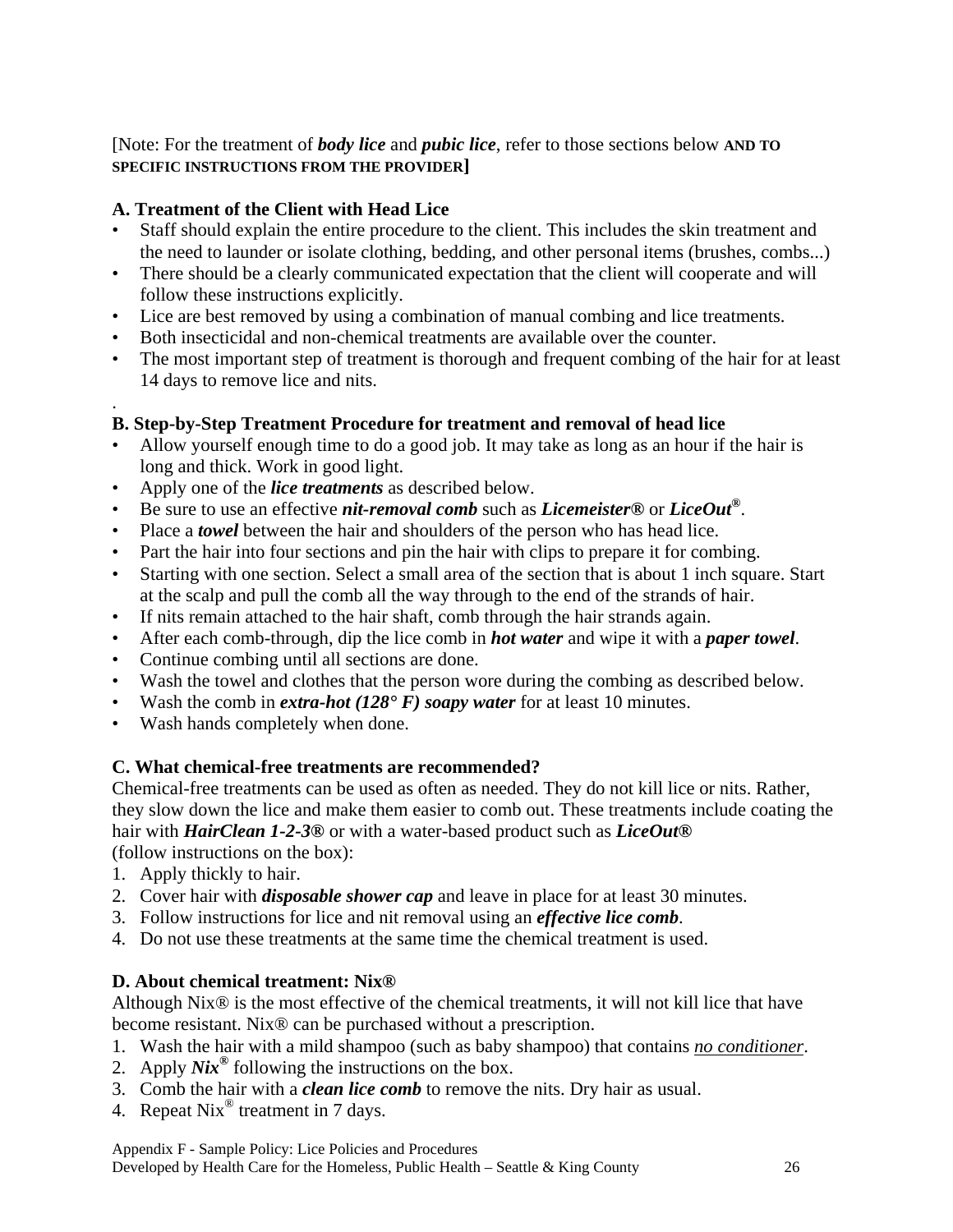**REMEMBER:** Since lice may be resistant to Nix® and other pesticides, *you must perform daily nit combing for 14 days after using these products to assure complete removal of lice and nits.*

## **E. Cautions when using Nix®**

- *Do not use* Nix<sup>®</sup> when open sores are present.
- *Do not use* Nix<sup>®</sup> on children who are less than 2 months of age.
- Pregnant/breastfeeding women should consult their health care provider before using Nix<sup>®</sup>.
- *Never* mix Nix<sup>®</sup> with other lice treatments.
- *Do not use* any other creme rinse, shampoo containing creme rinse, hair spray, mousse, gel, mayonnaise, or vinegar on the hair for at least 1 week *after* using Nix®, because they may weaken the action of  $Nix^{\circledR}$ .
- Chlorine in pool water may also deactivate Nix<sup>®</sup> leading to some treatment failures.
- *Never* use Nix<sup>®</sup> on eyebrows or eyelashes. Instead, apply petrolatum jelly for a few days and pluck off nits with fingers.
- *Never* use Nix<sup>®</sup> more often than recommended. It is an insecticide and can be poisonous if used improperly.

## **F. Additional Lice Treatment Procedures**

In addition to the steps listed above, the following actions may help control the spread or reinfestation of head lice in a household:

- Check other household members for lice. Those who have lice should be treated. Do not treat someone if you do not see lice or nits in their hair.
- Guardians should notify their child's school and child care program if their child has lice.
- Wash all combs/brushes the person used in extra-hot (128.3F) soapy water for at least 10 min
- Wash all clothing (including coats, hats, scarves...) and bedding used by the infested person in the last 2 days prior to treatment.

To wash these items, do *ONE* of the following:

- Wash in *extra-hot water* or heat dry the item at temperatures >128.3 F for at least 5 minutes.
- Dry clean the item.
- Pack non-washable items in a *sealed plastic bag* for 2 days to eliminate the risk from lice that may have been dislodged onto those items.
- Upholstered furniture, carpets, bicycle helmets, sports helmets, and upholstered car seats may be vacuumed. Change the *vacuum cleaner bag* after use, place it in a sealed plastic bag, and put the bag in the outside garbage.
- *Do not* use lice sprays! They may cause toxic or allergic reactions.

## **G. What to do if lice come back or the treatment fails to work**

- If lice come back, it is usually because nits or newly hatched lice were not removed with the first treatments.
- Follow the combing instructions as described.
- *You may* use the *chemical-free treatments* as often as needed.
- *You may* use *Nix*<sup>®</sup> again after 7 days have passed since the last Nix<sup>®</sup> application.
- Regardless of which treatment you use, the most important step is to *comb* out the lice and nits completely.

## **H. Additional information**

- National Pediculosis Association <http://www.headlice.org/>
- Centers for Disease Control <http://www.cdc.gov/ncidod/dpd/parasites/lice/>

Appendix F - Sample Policy: Lice Policies and Procedures

Developed by Health Care for the Homeless, Public Health – Seattle & King County 27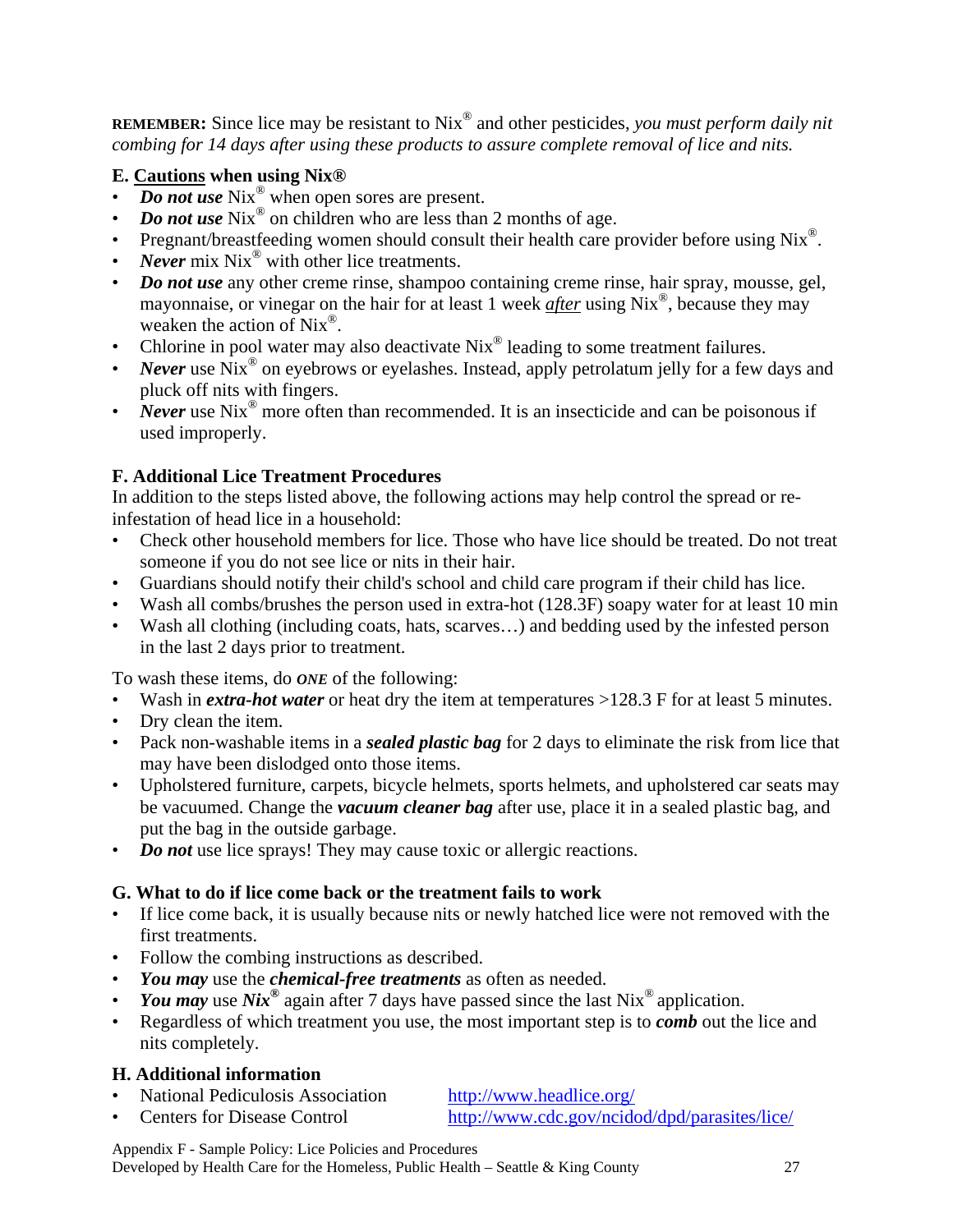## **IV. Treatment of Body Lice**

## **A. Person**

- Often the person with body lice should simply be encouraged to take a shower with soap and warm water to dislodge any lice that may be on their body.
- Sometimes providers may prescribe treatment with *Nix®* or other *chemical treatments* (follow provider or package directions).

## **B. Clothing**

- Body lice live in the seams of the clothing. It is vital to thoroughly wash and dry all clothing that has been worn by the client within the last 7 days.
- Wash clothes in *hot soapy water* on the regular wash cycle.
- Dry clothing in a *dryer* for 30 minutes on the hottest setting. Do not overload the dryer.
- It may be prudent to wash *all* of the client's clothing if possible.
- Clothing that can't be washed can be dry cleaned or placed in sealed plastic bags for 1 week.

## **C. Bedding:**

- Wash all bedding and linens in *hot soapy water* (105-120 F) and dry them thoroughly in a *hot dryer* (at least 30min at 160 F). Make sure the dryer is not over-loaded.
- Special laundry additives/disinfectants are not necessary to kill lice or nits.
- All staff that work with laundry should wear a protective *disposable gown/apron and gloves* to prevent direct contact with dirty linens. Staff should treat *all* linens and bedding as though they could potentially be infested, not just the linen used by someone with a known diagnosis (see Laundry Sample Policy).
- Dirty bedding that is awaiting laundering should be stored in a separate container (such as a *plastic bag or bin*) so that it cannot come in contact with clean bedding.
- Bedding that is being held for use by any returning client will be stored in a separate plastic bag or container so that client's bedding is always isolated.
- Mattresses should be covered with a *washable cover*. Mattresses or mats should be cleaned with a *disinfectant cleaner* before use by any other clients.
- Clients should be spaced so they don't come in contact with each other while sleeping.
- Clients who have backpacks and bed rolls may need assistance in determining what needs to be laundered and in accessing laundry facilities.

## **V. Treatment of Pubic or Crab Lice**

- A health care provider should prescribe treatment.
- Assist the client in following the directions given.
- Assist with laundering clothes and bedding used by the client in the last 3 days.

## **VI. Notification and Treatment of Contacts**

- Any client known to have body or crab lice should be asked to notify any sexual partners, close family members, or persons with whom they may have slept or shared clothing or other personal items. These persons should be told of the risk for lice transmission and referred for evaluation and treatment.
- Explain to the client that they can easily be re-infested if they continue to have direct contact with untreated family members or sexual contacts.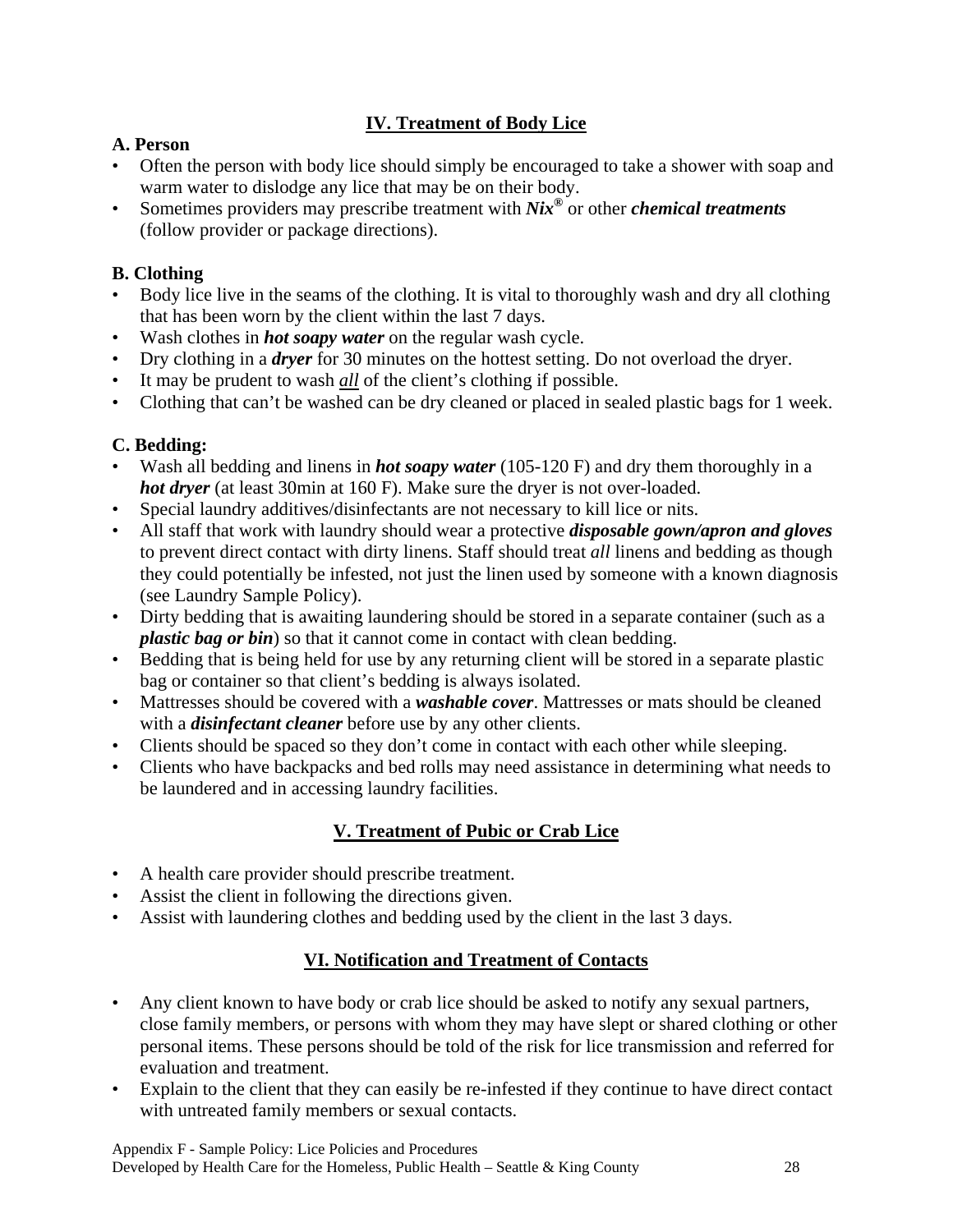• Be on the look-out for other clients complaining of itching or seen scratching excessively. Inquire discretely about symptoms and refer for evaluation.

## **VII. Preventive Treatment of the Environment**

It is generally recommended that staff and clients take a Standard Precautions approach to the maintenance of a clean environment. Consistent practice of infection control standards, as outlined in the Health and Safety Standards for Shelters, will help prevent or minimize the spread of infectious diseases and pest infestations such as lice. Any client could potentially be infested with lice and not yet be symptomatic. For this reason the following cleaning and laundry practices should be followed *at all times* regardless of whether there are known cases of lice in the shelter.

- All chairs and couches that are plastic or vinyl covered should be wiped down daily with a standard disinfectant.
- Cloth upholstered furniture should be vacuumed daily.
- Carpeted floors should be vacuumed thoroughly on a daily basis.
- All laundry done at the shelter should be considered potentially contaminated and should be laundered in a hot wash cycle (105-120 F) with normal detergent and then thoroughly dried in a hot dryer (at least 30 minutes at 160 F). Drying is the most important part of this process. *Do not overload the dryer!*
- All staff should wear a *disposable gown/apron* and *gloves* when contacting dirty laundry.
- All staff should wear clothes that cover the thighs at all times (no short shorts or mini skirts) so that there will be a clothing barrier when sitting in a chair.
- All people in shelter should wear shoes in public areas.

## **VIII. Symptomatic Staff**

- Staff experiencing itching should relax and not panic. The *idea* of lice makes most of us start to itch, but *a true infestation is only transmitted through direct contact with an infested person or that person's clothing.*
- Staff who experience significant symptoms of lice or who have found nits on their person should consult their primary care provider and notify the provider that they may have had exposure to lice.
- Staff who have actual lice infestations should be asked to notify their intimate contacts so that they may also be treated if necessary. This will discourage re-infestation.

## **IX. Education**

- Shelter staff should be trained in control of communicable diseases including lice infestation.
- In the event of a lice infestation at your agency, clients should receive verbal and written information regarding the prevention and identification of lice, including the following:
	- a. *Avoid* sharing clothing, hats, pillows, blankets, combs, and hairbrushes.
	- b. *Avoid* sleeping close enough to another person that you are touching that person.
	- c. *Avoid* direct contact with persons that itch.
	- d. If you or someone you know has an itchy rash, or has nits, seek medical treatment immediately and follow through with the prescribed treatment.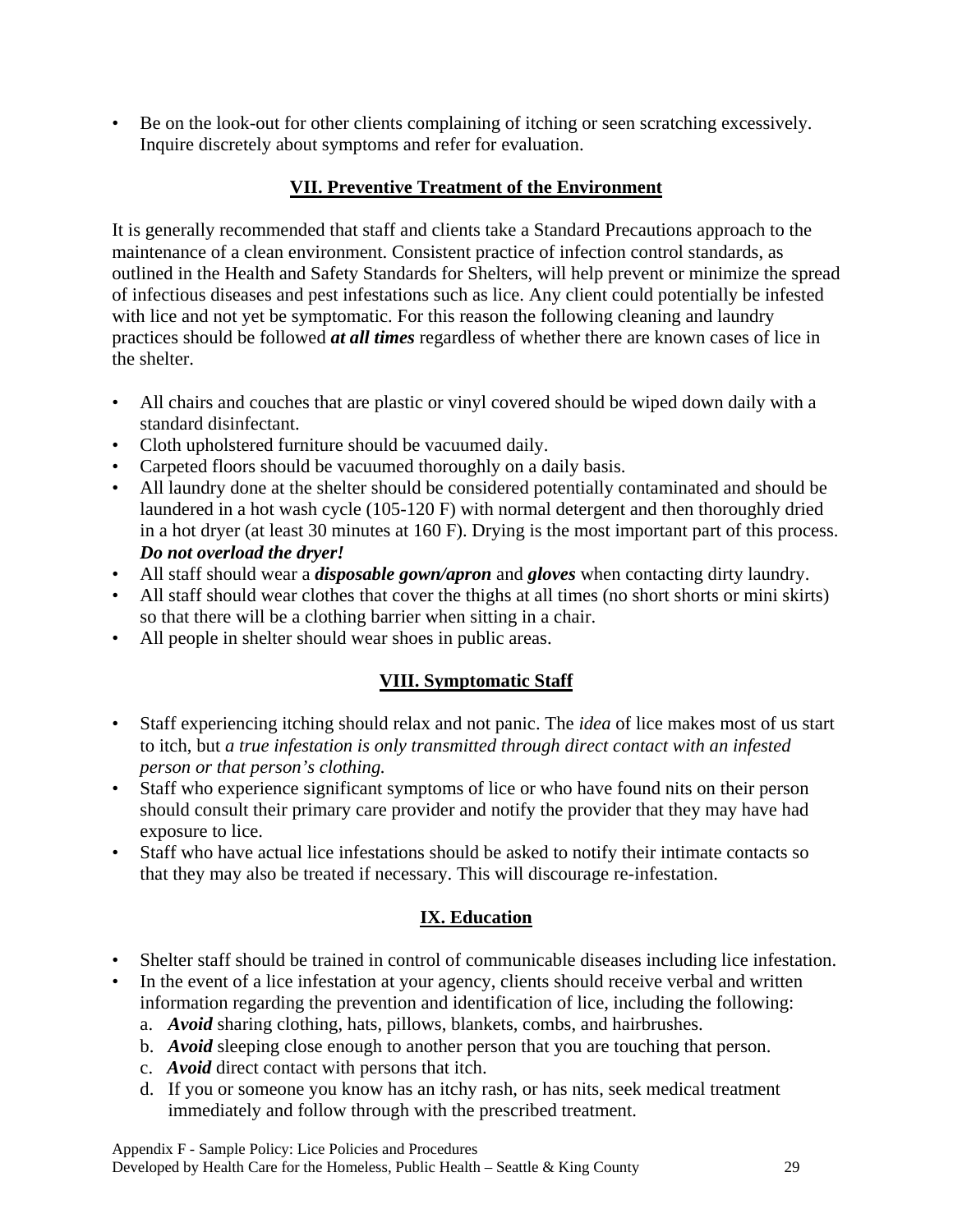## **X. Additional Handouts Available From Public Health**

- **Lice Aren't Nice** Patient information about lice and lice treatment.
- **Parent Checklist for Lice Infestation** Checklist designed to assist parents with the management of lice treatment.
- **Staff Checklist for Lice Infestation** Checklist designed to assist staff with the management of lice outbreaks.
- **Sample Letter** Letter to schools and child care providers regarding lice diagnosed at shelter.
- **Sample Note** Note to health care provider regarding shelter client suspected of having lice.
- **Shelter Health and Safety Standards** General guidelines regarding the control of communicable diseases in shelter settings.